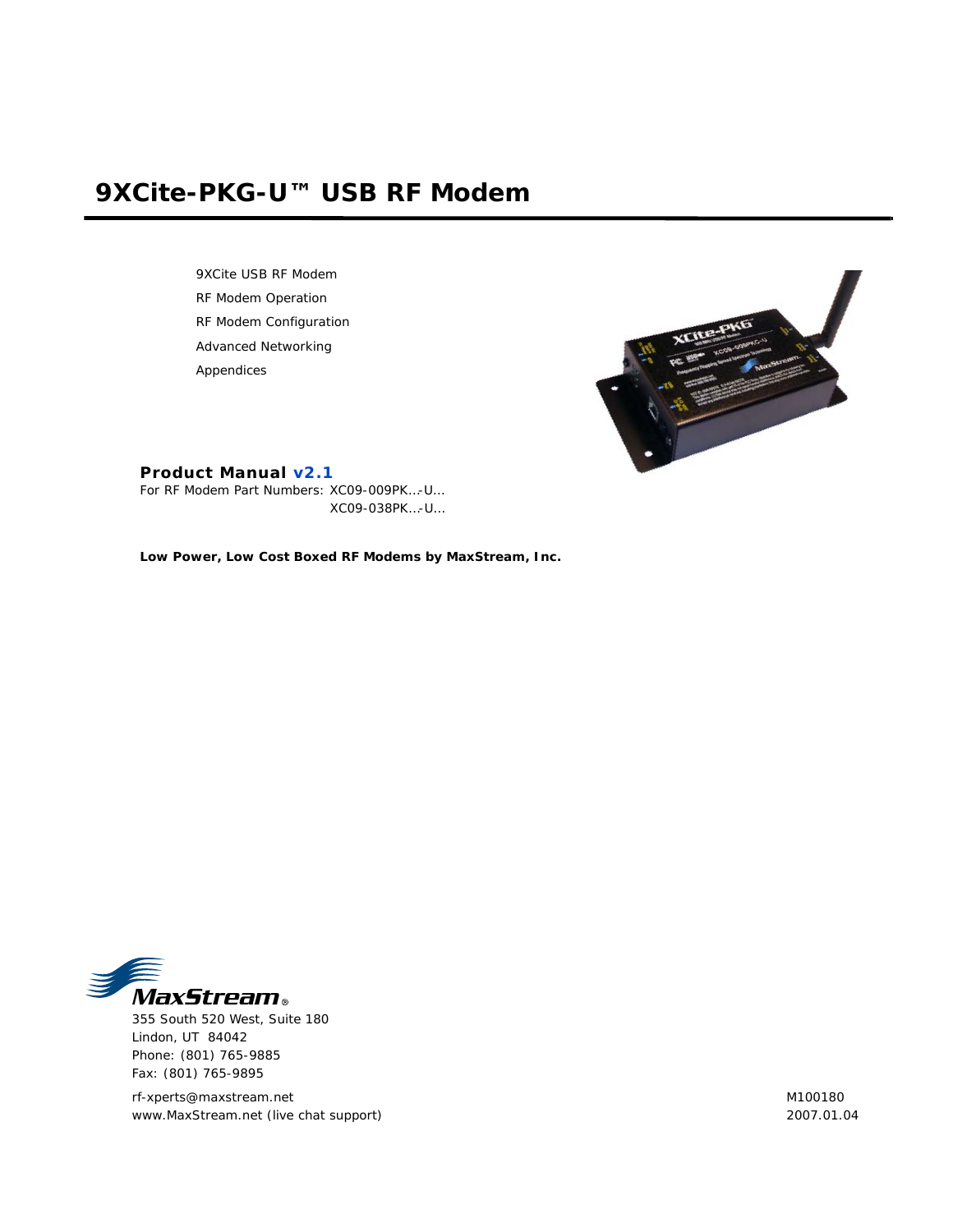## **© 2007 MaxStream, Inc. All rights reserved**

No part of the contents of this manual may be transmitted or reproduced in any form or by any means without the written permission of MaxStream, Inc.

XCite™ and XCite‐PKG‐U™ are trademarks of MaxStream, Inc.

**Technical Support:** Phone: (801) 765‐9885 Live Chat: www.maxstream.net E‐mail: rf‐xperts@maxstream.net

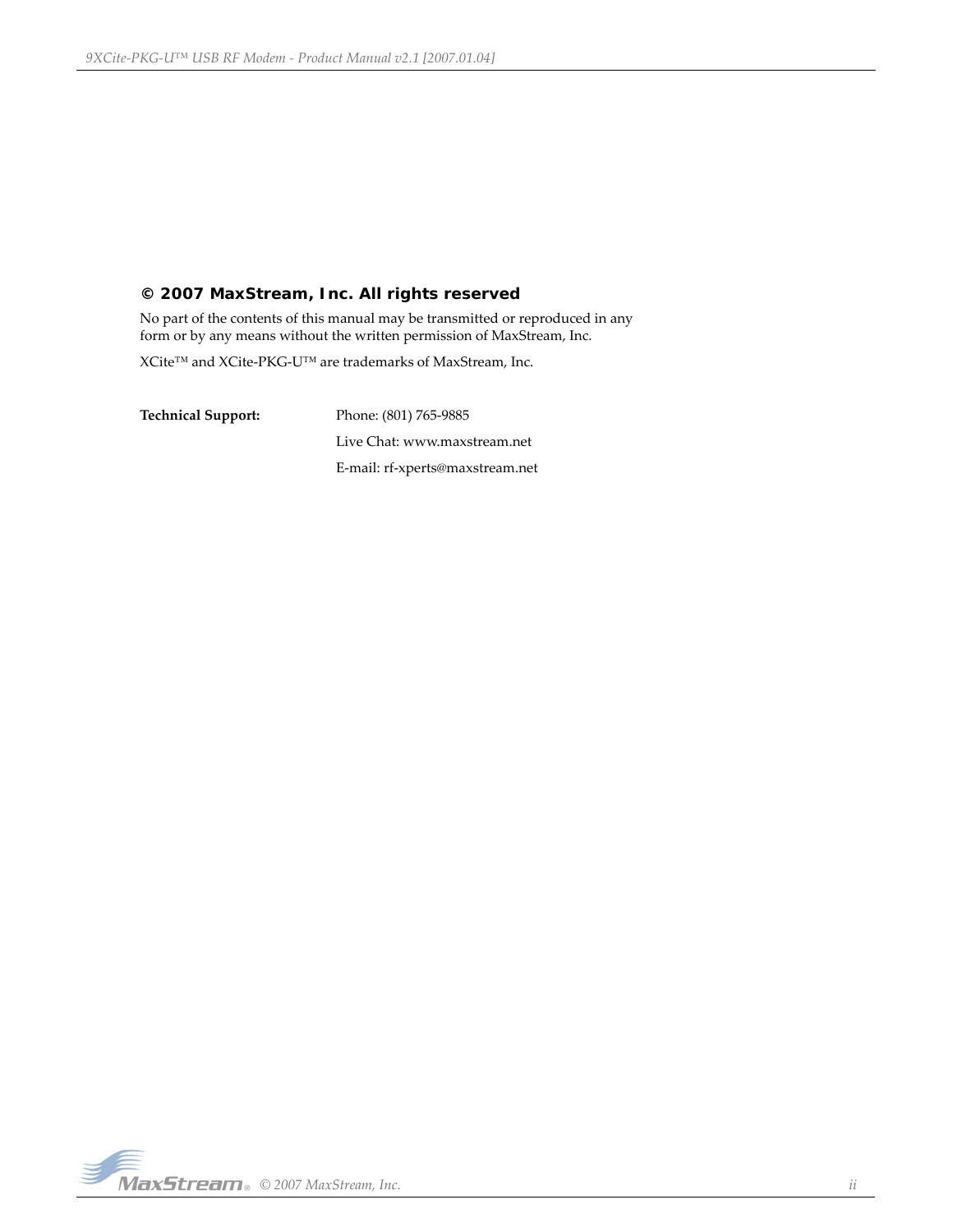# **Contents**

| 1. 9XCite USB RF Modem                                                                                                                                                                                                                                                                                                                             | 4  | <b>Appendix A: Agency Certifications</b>                                                                                                                                                                                                                        | 31 |
|----------------------------------------------------------------------------------------------------------------------------------------------------------------------------------------------------------------------------------------------------------------------------------------------------------------------------------------------------|----|-----------------------------------------------------------------------------------------------------------------------------------------------------------------------------------------------------------------------------------------------------------------|----|
| 1.1. Key Features 4<br>1.1.1. Worldwide Acceptance 4<br>1.2. Specifications 5<br>1.3. Mechanical Drawings 5<br>1.4. External Interface 6<br>1.5. Pin Signals 7<br>1.6. Power Options 7<br>2. RF Modem Operation                                                                                                                                    | 8  | FCC (United States) Certification 31<br>Labeling Requirements 31<br>FCC Notices 31<br>Limited Modular Approval 32<br>FCC-approved Antennas 32<br>IC (Industry Canada) Certification 33<br>Labeling Requirements 33<br><b>Appendix B: Additional Information</b> | 34 |
| 2.1. Driver Installations 8<br>2.1.1. USB Background Information 8<br>2.2. System Description 9<br>2.2.1. System Components 9<br>2.3. Modes of Operation 10<br>2.3.1. Idle Mode 10<br>2.3.2. Transmit Mode 10<br>2.3.3. Receive Mode 11<br>2.3.4. Sleep Modes 12<br>2.3.5. Command Mode 14                                                         |    | 1-Year Warranty 34<br><b>Ordering Information 34</b><br><b>Contact MaxStream 35</b>                                                                                                                                                                             |    |
| 3. RF Modem Configuration                                                                                                                                                                                                                                                                                                                          | 15 |                                                                                                                                                                                                                                                                 |    |
| 3.1. Command and Parameter Types 15<br>3.1.1. AT Commands 15<br>3.1.2. Non-AT Settable Parameters (X-CTU Soft-<br>ware configurable only) 15<br>3.2. Configuration Software 16<br>3.2.1. Installation 16<br>3.2.2. Serial Communications Software 16<br>3.3. Command Reference Tables 17<br>3.4. Command Descriptions 19<br>4. Advanced Networking | 28 |                                                                                                                                                                                                                                                                 |    |
|                                                                                                                                                                                                                                                                                                                                                    |    |                                                                                                                                                                                                                                                                 |    |
| 4.1. Addressing 28<br>4.1.1. Vendor Identification Number (ATID) 28<br>4.1.2. Channel (ATHP) 29<br>4.1.3. Destination Address (ATDT) and Address<br>Mask (ATMK) 29                                                                                                                                                                                 |    |                                                                                                                                                                                                                                                                 |    |

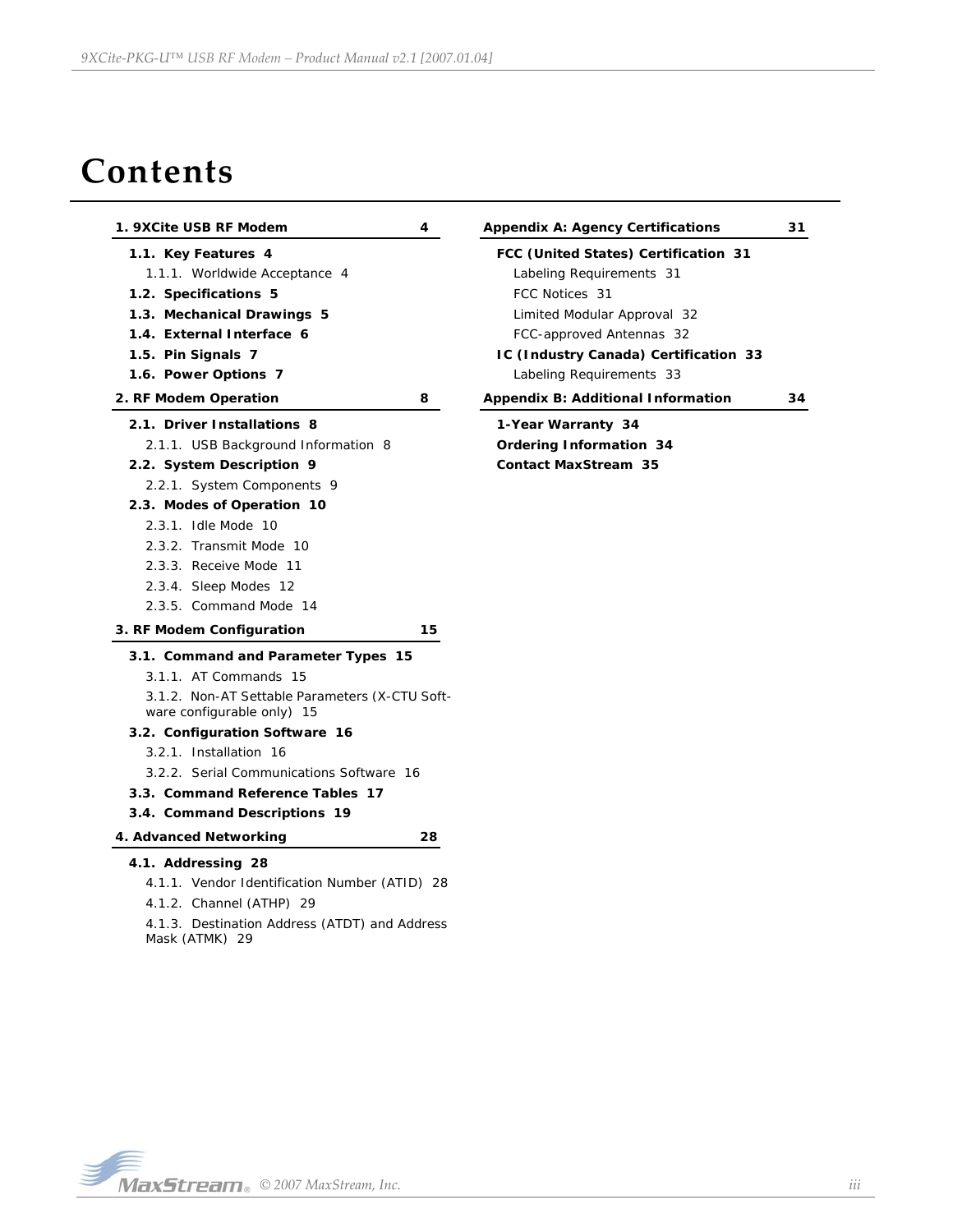# <span id="page-3-0"></span>**1. 9XCite USB RF Modem**

The XCite-PKG-U USB RF Modem provides OEMs and system integrators with a low power wireless solution that is easy-to-use.

No configuration is necessary for out-of-box RF operation. Simply feed data into one modem; then the data is sent out the other end of the wireless link. If more advanced functionality is needed, the modem support an extensive set of commands.

The RF modem operates within the ISM 900 MHz frequency band.



# <span id="page-3-1"></span>**1.1. Key Features**

| Long Range Data Integrity                                                   | <b>Low Power</b>                                                         |  |
|-----------------------------------------------------------------------------|--------------------------------------------------------------------------|--|
| 4 mW Power Output (0 dBm)                                                   | Power-down current as low as 1 mA                                        |  |
| • Indoor/Urban: up to 300' (90 m)                                           | 105 mA transmit / 55 mA receive current                                  |  |
| • Outdoor RF line-of-sight:<br>up to 1000' (300 m) w/ 2.1 dB dipole antenna | consumption                                                              |  |
| <b>Receiver Sensitivity</b>                                                 | Easy-to-Use                                                              |  |
| $\cdot$ -108 dBm (@ 9600 baud),                                             | No configuration required                                                |  |
| $\cdot$ -104 dBm (@ 38400 baud)                                             | Advanced configurations available through A<br>commands                  |  |
| <b>Advanced Networking &amp; Security</b>                                   | 5 to 12V power supply external or                                        |  |
| True Peer-to-Peer (no "master" required),                                   | USB bus power                                                            |  |
| Point-to-Point & Point-to-Multipoint networking                             | Continuous RF data stream of                                             |  |
| Hopping (Frequency Hopping Spread Spectrum)                                 | up to 38.4 kbps                                                          |  |
| or Single Frequency Modes                                                   | XII™ Interference Immunity                                               |  |
| 7 hopping channels: each with over 65,000                                   | X-CTU Software included                                                  |  |
| network addresses available                                                 | Plug-and-Play USB interface                                              |  |
| Up to 9 non-overlapping simultaneous networks                               | Cover more ground with fewer radio<br>modems due to market-leading range |  |

#### **Free & Unlimited Technical Support**

### <span id="page-3-2"></span>**1.1.1. Worldwide Acceptance**

**FCC Certified (USA)** [Refer to Appendix A for FCC Requirements] Systems that contain XCite Modems inherit MaxStream's FCC Certification

#### **IC (Industry Canada) Certified**

**ISM (Industrial, Scientific & Medical)** license-free 902-928 MHz frequency band Manufactured under **ISO 9001:2000 registered standards**

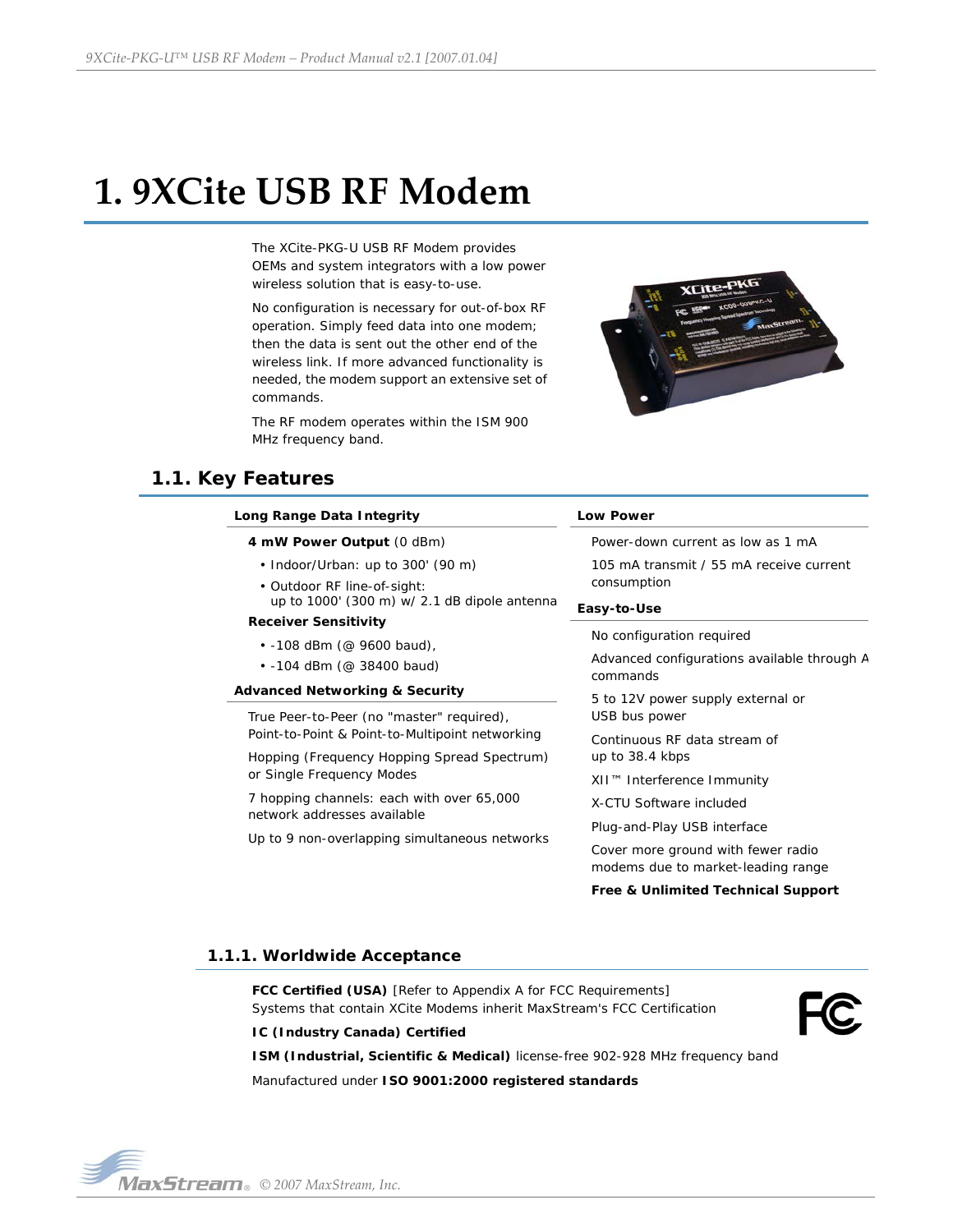# <span id="page-4-0"></span>**1.2. Specifications**

| Table 1-01. 9XCite-PKG-U USB RF Modem |  |
|---------------------------------------|--|
|---------------------------------------|--|

| 9XCite 900 MHz USB RF Modem Specifications                    |                                                                                                         |                                                      |  |
|---------------------------------------------------------------|---------------------------------------------------------------------------------------------------------|------------------------------------------------------|--|
| Performance                                                   |                                                                                                         |                                                      |  |
| <b>Transmit Power Output</b>                                  | 4mW                                                                                                     |                                                      |  |
| Indoor/Urban Range                                            |                                                                                                         | Up to 300' (90 m)                                    |  |
| Outdoor<br>RF line-of-sight Range                             |                                                                                                         | Up to 1000' (300 m)                                  |  |
| Interface Data Rate<br>(software selectable using BD command) |                                                                                                         | 1200 -57600 bps                                      |  |
| Throughput Data Rate (baud)                                   | 9600 bps                                                                                                | 38400 bps                                            |  |
| RF Data Rate (baud)                                           | 10,000 bps                                                                                              | 41,666 bps                                           |  |
| <b>Receiver Sensitivity</b>                                   | $-108$ dBm                                                                                              | $-104$ dBm                                           |  |
| <b>Power Requirements</b>                                     |                                                                                                         |                                                      |  |
| Supply Voltage                                                |                                                                                                         | 5 - 12 VDC external or USB bus power                 |  |
| <b>Transmit Current</b>                                       |                                                                                                         | 105 mA                                               |  |
| <b>Receive Current</b>                                        |                                                                                                         | 55 mA                                                |  |
| Power-down Current                                            |                                                                                                         | $< 1$ mA                                             |  |
| <b>Networking &amp; Security</b>                              |                                                                                                         |                                                      |  |
| Frequency                                                     | 902-928 MHz                                                                                             |                                                      |  |
| Spread Spectrum                                               | Frequency Hopping, Wide band FM modulator                                                               |                                                      |  |
| Modulation                                                    | FSK (Frequency Shift Keying)                                                                            |                                                      |  |
| Network Topologies Supported                                  | Peer-to-Peer ("Master/Slave" relationship not required), Point-to-Point & Point-to-Multipoint           |                                                      |  |
| Channel Capacity                                              | Hopping Mode - 7 hop sequences share 25 frequencies<br>Single Frequency Mode - 25 available frequencies |                                                      |  |
| <b>Physical Properties</b>                                    |                                                                                                         |                                                      |  |
| RF Modem Board Size                                           | 2.75" x 5.50" x 1.124" (7.90 cm x 13.90 cm x3.80 cm)                                                    |                                                      |  |
| Weight                                                        |                                                                                                         | 7.1 oz. (200 g), Extruded aluminum, black anodized   |  |
| Serial Connector                                              | USB, Type B; 2.1 mm barrel (for Self-powered mode)                                                      |                                                      |  |
| <b>Operating Temperature</b>                                  | 0 to 70° C (commercial)                                                                                 |                                                      |  |
| Antenna                                                       |                                                                                                         |                                                      |  |
| Connector                                                     | RPSMA (Reverse-polarity SMA)                                                                            |                                                      |  |
| Type                                                          |                                                                                                         | Half-wave dipole whip, 6.75" (17.15cm), 2.1 dBi gain |  |
| Impedance                                                     | 50 ohms unbalanced                                                                                      |                                                      |  |
| Certifications (partial list)                                 |                                                                                                         |                                                      |  |
| FCC Part 15.247                                               | <b>OUR-9XCITE</b>                                                                                       |                                                      |  |
| Industry Canada (IC)                                          | 4214A-9XCITE                                                                                            |                                                      |  |

# <span id="page-4-1"></span>**1.3. Mechanical Drawings**

**Figure 1‐01. XCite‐PKG‐U (USB) RF Modem**



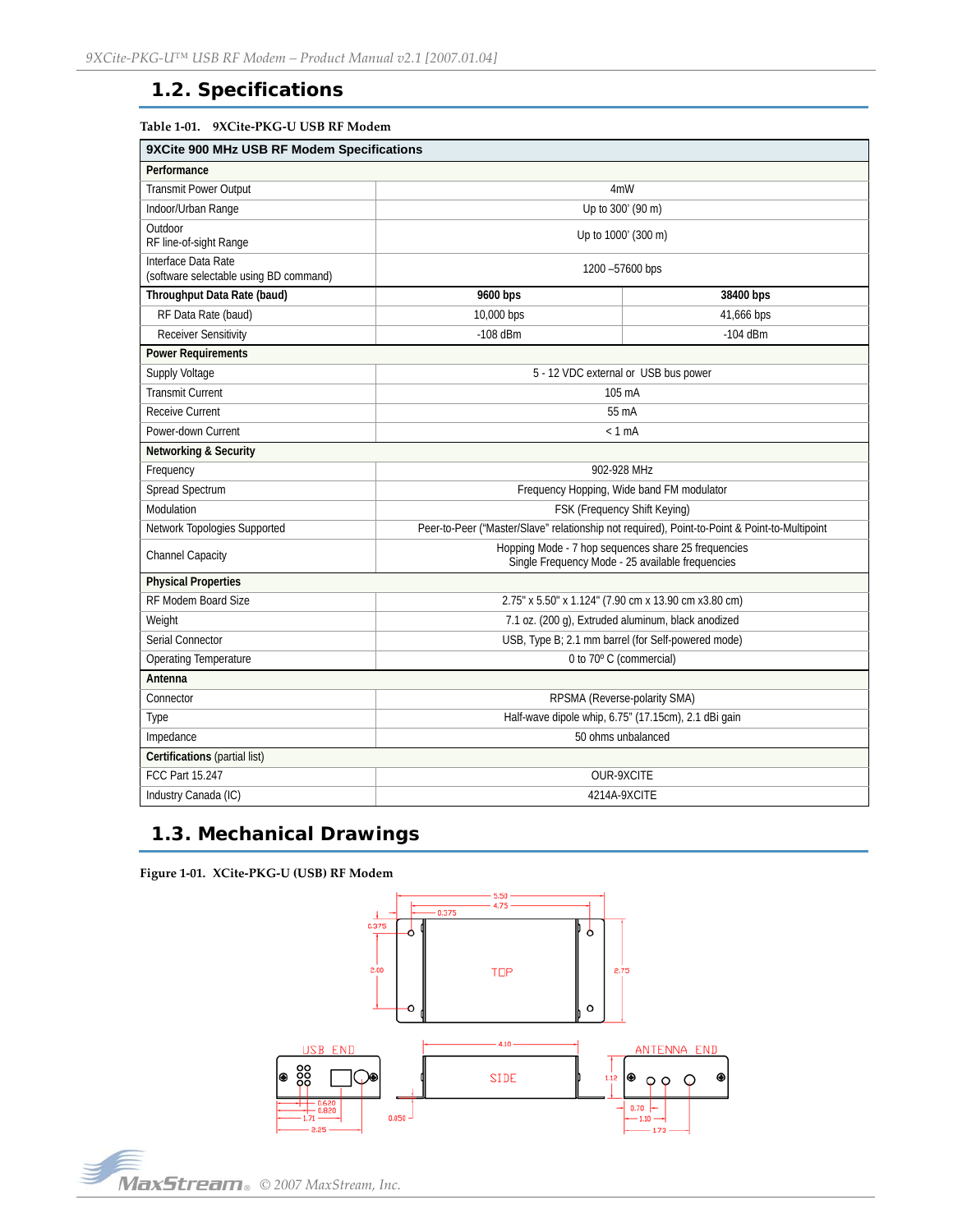# **1.4. External Interface**

#### **1-02a. I/O & Power LEDs**

<span id="page-5-0"></span>

#### **1-03a. Reset Switch**

 $(> 500$  mA).

**Figure 1‐03. Back View** Pressing the Reset Switch forces the modem into reset (or re-boot). It can be used in conjunction with the Configuration Switch [below] to enter the RF modem into AT Command Mode by doing the following: Simultaneously press the "Reset" and "Config" switches down, then release the "Reset" button, then after 1 second release the "Config button.

> After these steps are taken, the RF modem enters into AT Command Mode at the modem's default baud rate.

#### **1-03b. Config (Configuration) Switch**

The Configuration Switch provides an alternate way to enter AT Command Mode. To enter AT Command Mode at the RF modem's default baud rate, read the Reset Switch entry [above].

#### **1-03c. Antenna Port**

This port is a 50 Ohm RF signal connector for connecting to an RPSMA (Reverse Polarity SMA) type antenna.

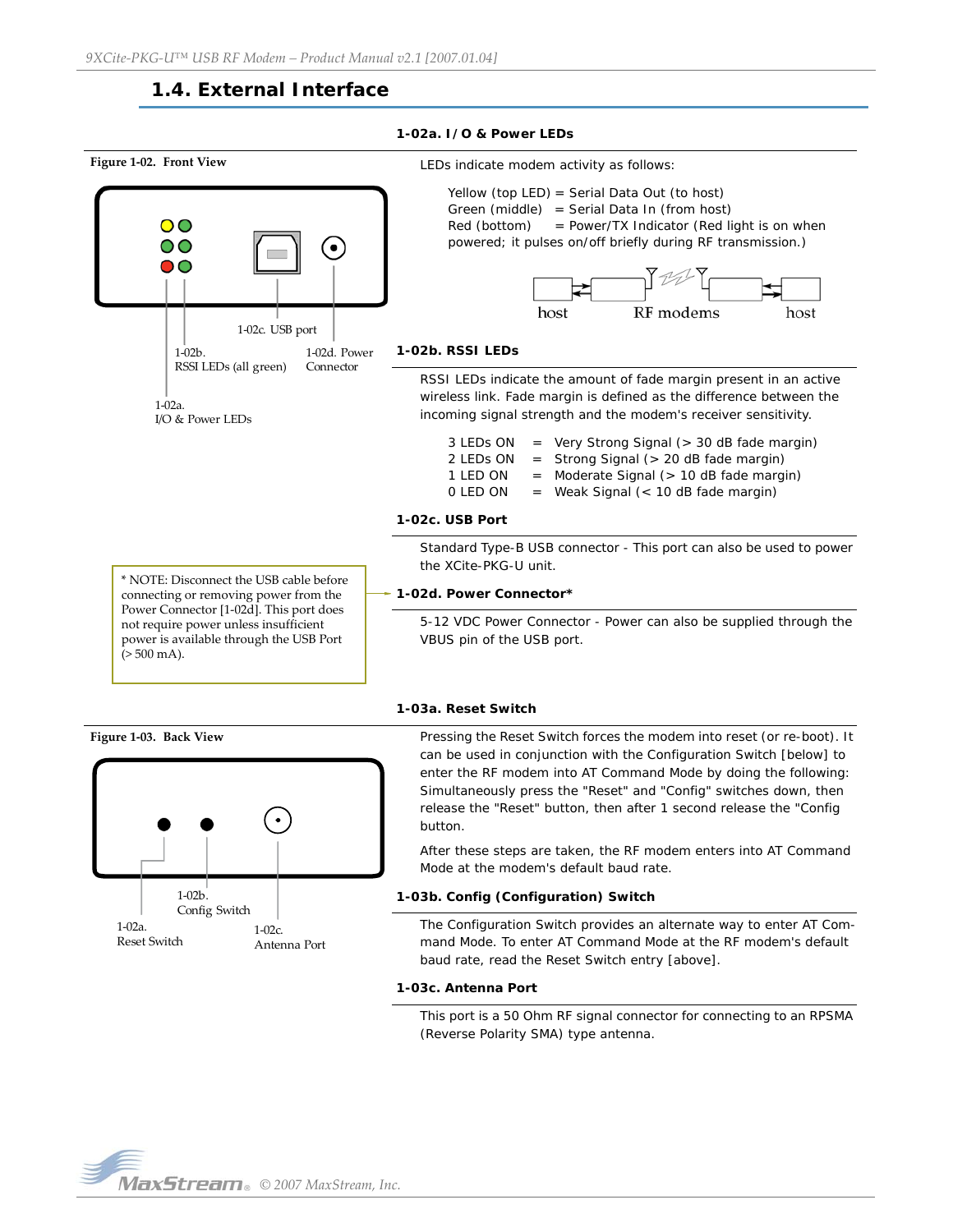# <span id="page-6-0"></span>**1.5. Pin Signals**

**Figure 1‐04. Front View**



**Table 1‐02. USB Signals and their implementations on the XCite‐PKG‐U RF Modem**

| <b>USB Pin</b> | <b>USB Name</b> | <b>Description</b>          | Implementation                         |
|----------------|-----------------|-----------------------------|----------------------------------------|
|                | <b>VRUS</b>     | Power                       | Power RF Modem                         |
|                | $\vert$ ).      | Transmitted & Received Data | Transmit data to and from the RF Modem |
|                | $1+$            | Transmitted & Received Data | Transmit data to and from the RF Modem |
|                | GND             | Ground Signal               | Ground                                 |

# <span id="page-6-1"></span>**1.6. Power Options**

Two power options are available to the XCite-PKG-U RF Modem:

- **Bus-powered Mode** The RF modem powers itself directly from the USB host through the USB cable.
- **Self-powered Mode**  The RF modems is powered using an external power supply.

The external power must supply a DC voltage between 5 and 12 V. The power supply currently shipped with MaxStream Development Kits is a suitable power supply for this option.

XCite-PKG-U RF Modem automatically selects "self-powered mode" if power is available on the power connector when the RF modem is connected to USB. Do not disconnect the external power source without first disconnecting the XCite-PKG-U RF Modem from the USB connector.

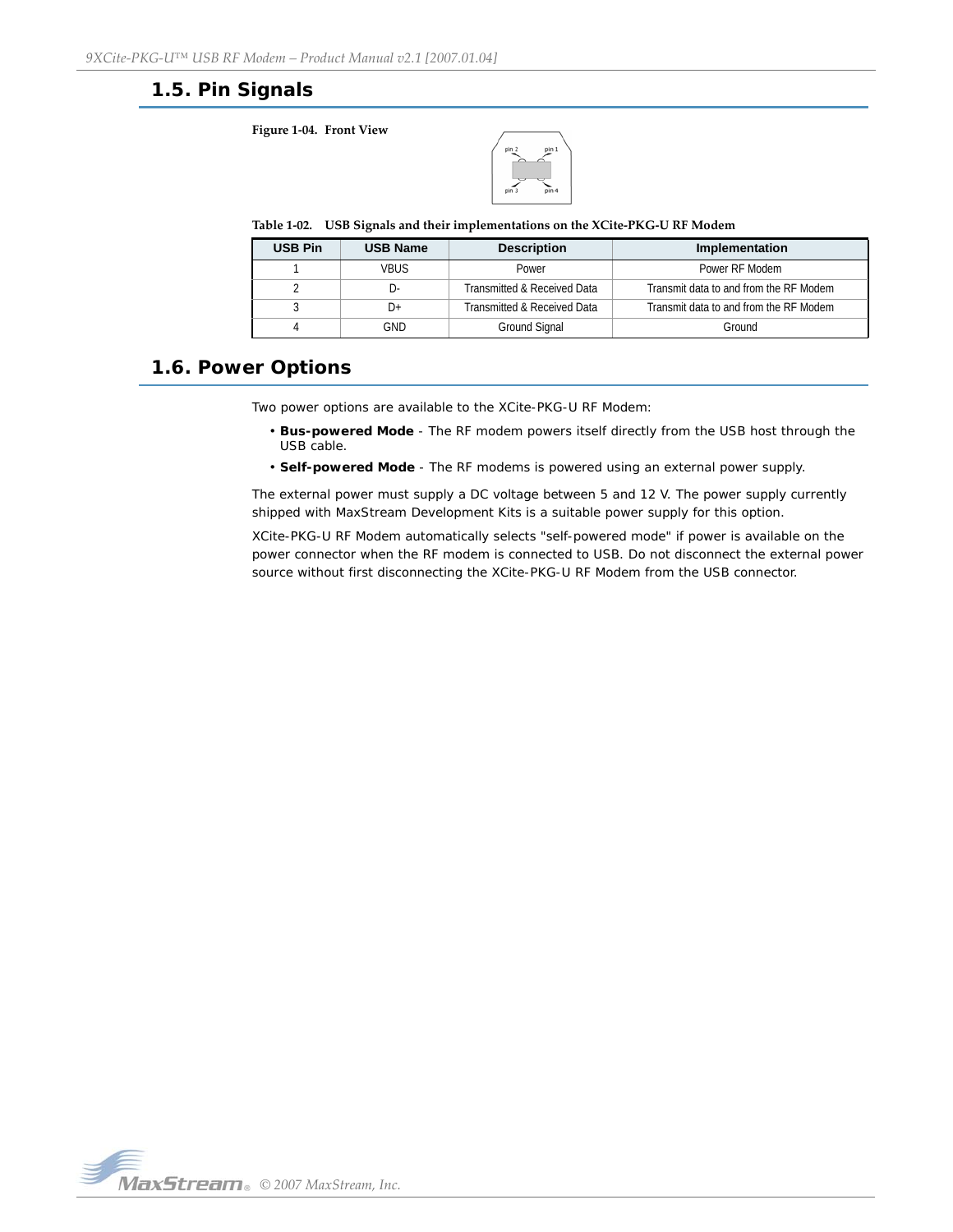# <span id="page-7-0"></span>**2. RF Modem Operation**

# <span id="page-7-1"></span>**2.1. Driver Installations**

To interface through the USB port of a PC, OS-specific drivers must be installed. The PKG-U RF Modem is a "plug-and-play" device that should automatically be detected by the PC. Once the modem is detected, the PC will display an installation wizard that facilitates driver installations. Drivers for Windows, Macintosh & LINUX operating systems are included on the MaxStream CD.

Two drivers, 'Hardware USB Bus' and 'Virtual Com Port', must be installed.

### **To Install Drivers (Using the Microsoft Windows OS):**

The following example outlines the installation steps taken when using the Microsoft Windows XP operating system:

- 1. Connect the XCite-PKG-U RF Modem to a PC using a USB cable.
- --> ["Found New Hardware Wizard" dialog box appears.]
- 2. Verify the MaxStream CD is inserted into the drive.
- 3. Select "Install from a specific list or location (Advanced)" option; then select the 'Next' button.
- 4. a. Select the 'Search for the best driver in these locations' option. b. Check 'Search removable media (CD-ROM...)' box; then select the 'Next' button.
	- --> [Hardware Installation "Windows Logo Testing" alert box appears.]
- 5. Select the 'Continue Anyway' button.
- 6. Select the 'Finish' button.
- 7. Repeat steps 2 through 6 to install the next driver.
- 8. Reboot computer if prompted to do so.

## <span id="page-7-2"></span>**2.1.1. USB Background Information**

USB has two types of devices: Those that supply drivers (a host, such as a PC); and those that require a driver (a client, such as a MaxStream USB RF Modem). When a USB client is plugged into a host, the host prompts for a driver. Once a driver is located, the host loads the driver on the first use of the USB client; then reloads the installed driver on all subsequent uses.

A USB client should not be plugged into another client. If another USB client (such as a USB video camera) is plugged into a MaxStream USB RF modem (also a client), the devices will not communicate. It would be incorrect to attach a USB modem to a host on one end and attach a USB modem to a USB client at the other end. Virtually all USB peripherals (video cameras, PDA cradles, printers, etc.) are USB clients.

Some client devices can act as a host. This is known as "USB on-the-go". An appropriate USB onthe-go enabled device (such as a PDA with USB on-the-go support) may connect to and utilize a MaxStream USB RF Modem. Contact MaxStream for information about device drivers.

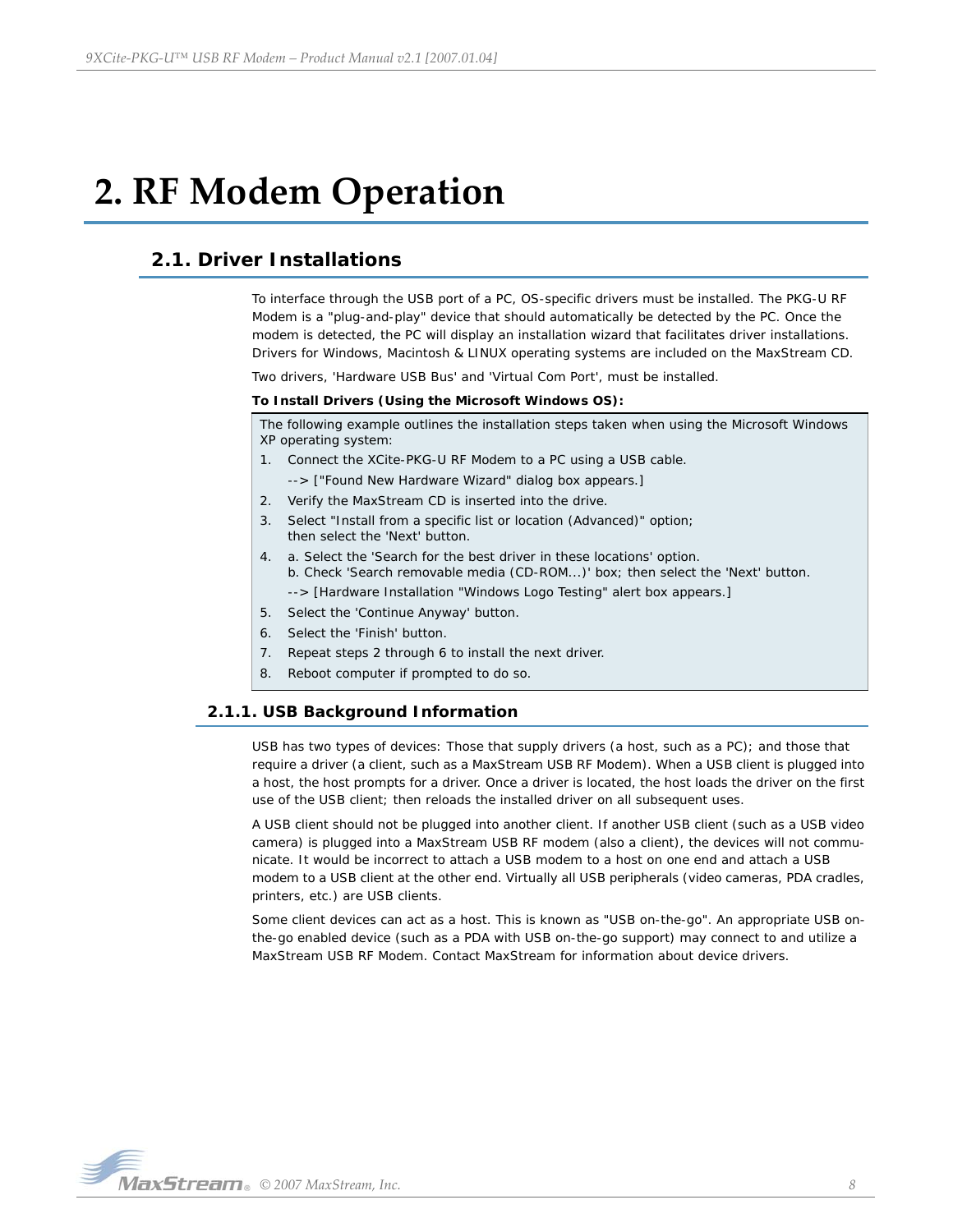# <span id="page-8-0"></span>**2.2. System Description**

The XCite-PKG-U USB RF Modem is most commonly used as an access point in a network of serial RF modems (such as MaxStream's RS-232/485 RF Modems). The XCite RF Modems support pointto-point, peer-to-peer, point-to-multipoint and multidrop network topologies. The section below illustrates a typical point-to-multipoint network application.

## <span id="page-8-1"></span>**2.2.1. System Components**

XCite Radio Modems are designed to provide long range wireless links between devices in a data system. The following devices will be used to describe a data system that includes the XCite USB RF Modem:



**XCite-PKG-U USB RF Modem ("PKG-U")**: The Ethernet RF Modem is an USB-connected serial modem used for communication with other MaxStream serial modems.



**XCite-PKG-R RS-232/485 RF Modem ("PKG-R")**: The RS-232/485 RF Modem is a serial modem that can be identified by its DB-9 serial port and 6 switch DIP Switch.



**XCite OEM RF Module ("OEM RF Module")**: The XCite OEM RF Module is mounted inside all XCite-PKG RF Modems and may be integrated into OEMdesigned products to transmit and receive data over-the-air.





\* The "OEM RF Module Embedded Device" represents any device that contains in it a MaxStream OEM RF Module.

NOTE: XCite and XStream Radio Modems can seamlessly communicate data between each other. The PKG-R units shown can therefore be from either product family. The primary differences between the XCite and XStream radio modems are in range and configuration options.

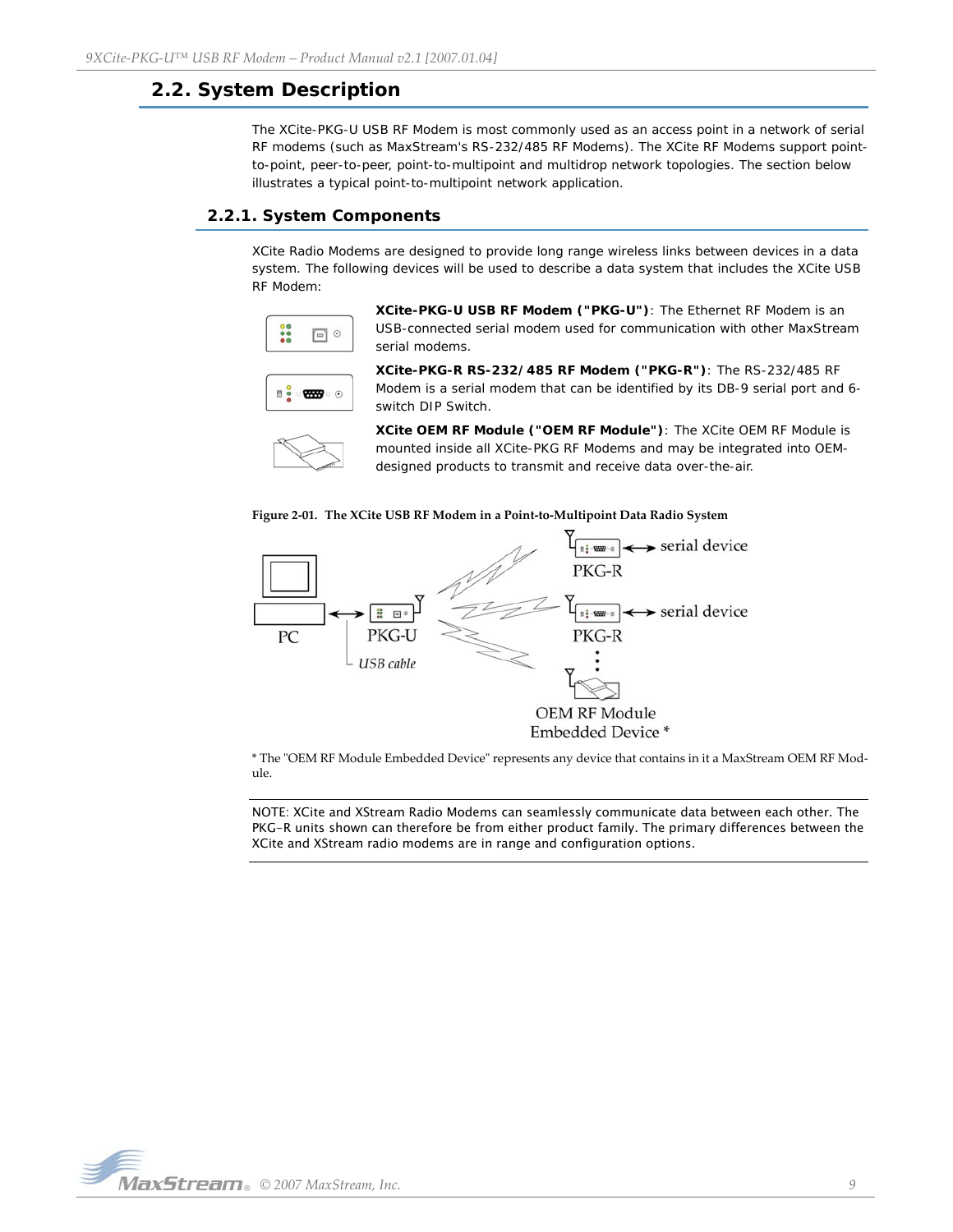# <span id="page-9-0"></span>**2.3. Modes of Operation**

XCite RF Modems operate in five modes.





## <span id="page-9-1"></span>**2.3.1. Idle Mode**

When not receiving or transmitting data, the RF modem is in Idle Mode. The modem shifts into the other modes of operation under the following conditions:

- Transmit Mode (Serial data is received in the DI Buffer)
- Receive Mode (Valid RF data is received through the antenna)
- Sleep Mode (Sleep Mode condition is met)
- Command Mode (Command Mode Sequence is issued)

## <span id="page-9-2"></span>**2.3.2. Transmit Mode**

When the first byte of serial data comes through the DI Pin and arrives in the DI Buffer, the modem transitions into Transmit Mode. Once in Transmit Mode, the modem initializes a communications channel. During channel initialization, incoming serial data accumulates in the DI buffer. After the channel is initialized, data in the DI buffer is grouped into packets (up to 64 bytes in each packet) and is transmitted. The modem continues to transmit data packets until the DI buffer is empty. Once transmission is finished, the modem returns to Idle Mode. This progression is shown below:

#### **Figure 2‐03. Transmission of data**



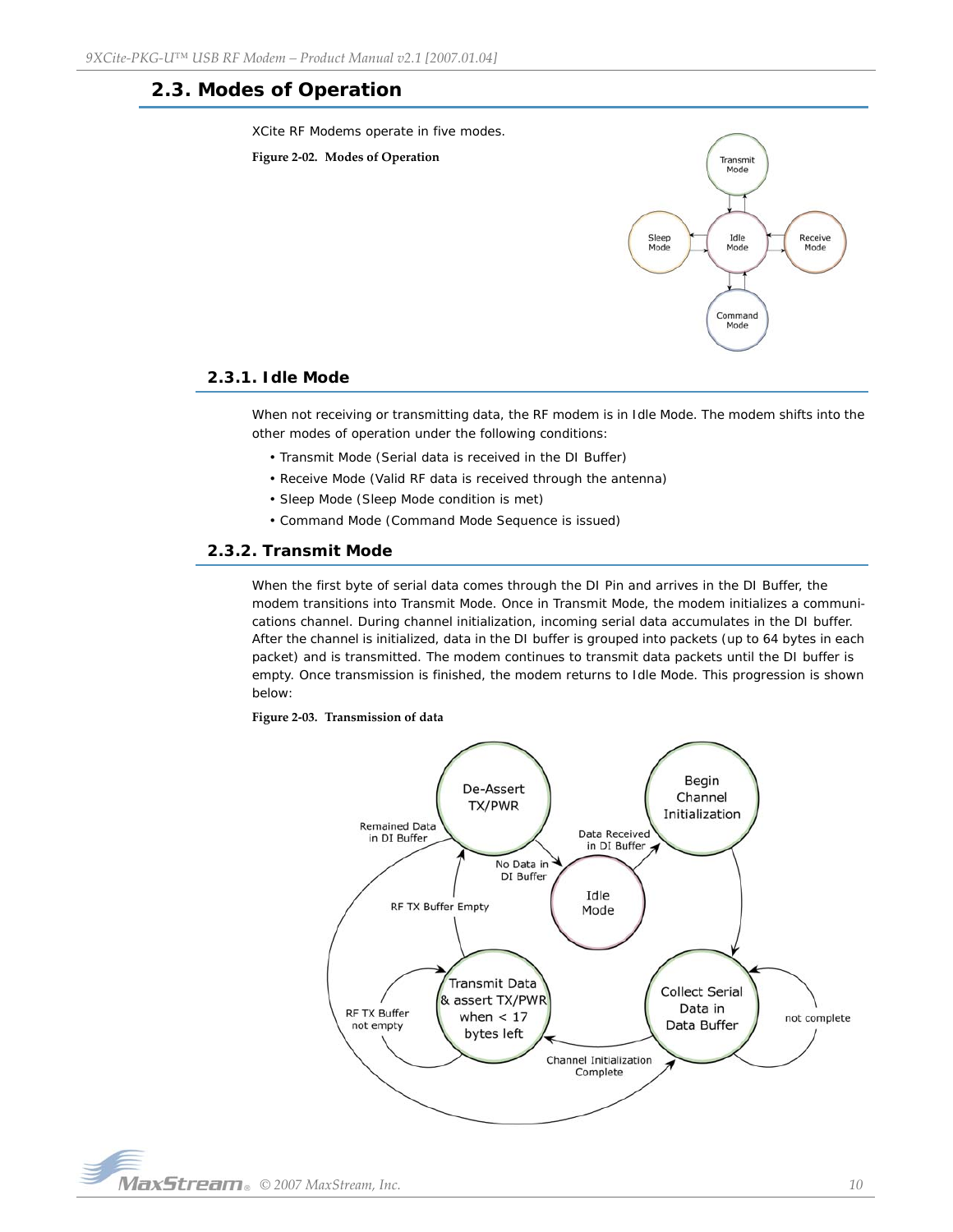## <span id="page-10-0"></span>**2.3.3. Receive Mode**

If a modem detects RF transmitted data while operating in Idle Mode, it transitions into Receive Mode to start receiving packets. Once a packet is received, it goes through the receiving-end of a CRC (cyclic redundancy check) to ensure that the data was transmitted without error. If the CRC data bits on the incoming packet are invalid, the packet is discarded. If the CRC is valid, the packet is placed the DO Buffer. This process is shown in the figure below:

#### **Figure 2‐04. Receive Mode Data Flow**



The modem returns to Idle Mode after valid data is no longer detected or once an error is detected in the received data. If serial data-to-transmit is stored in the DI buffer while the modem is giving precedence to Receive Mode, the data will be transmitted after the modem finishes receiving data and returns to Idle Mode.

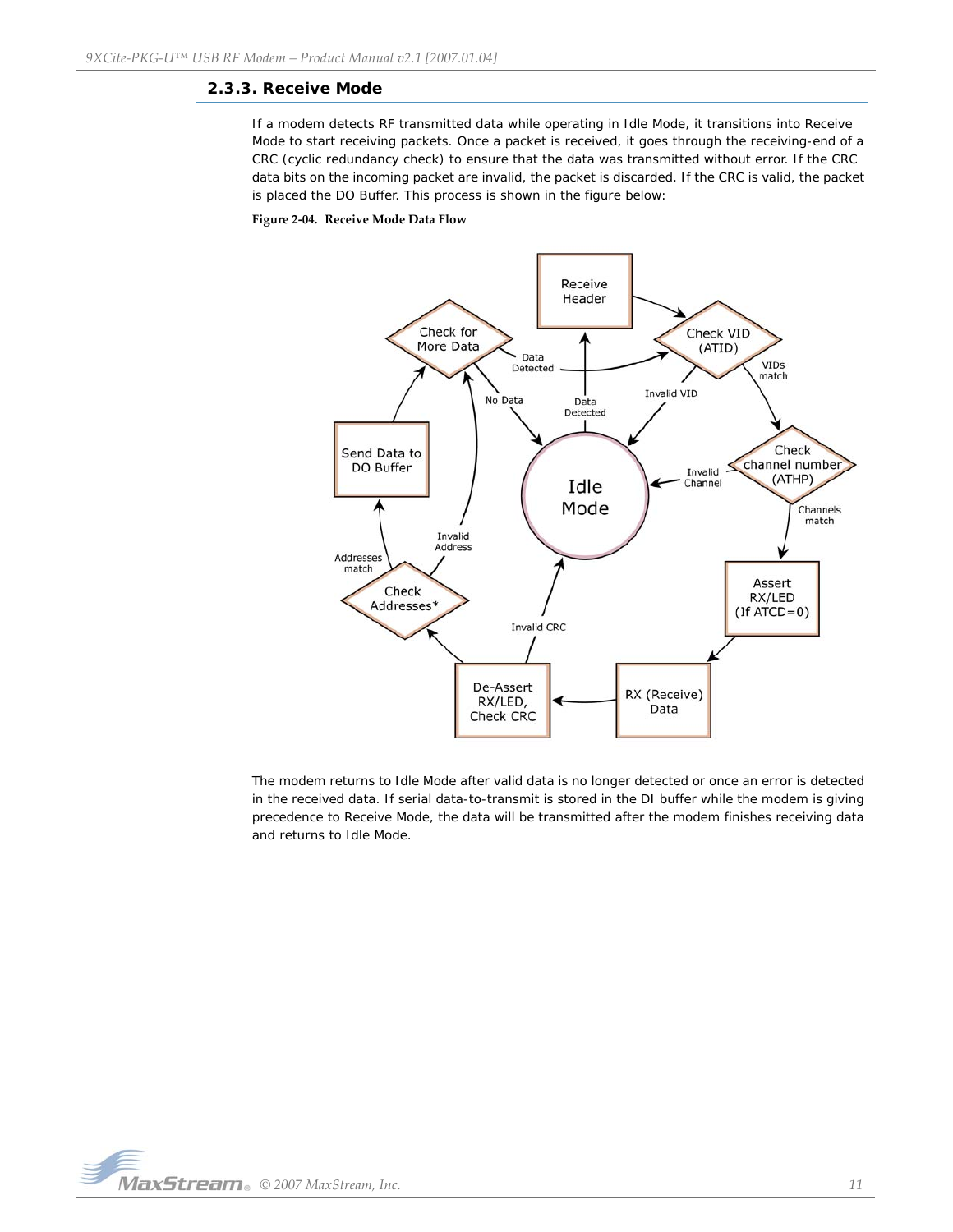### <span id="page-11-0"></span>**2.3.4. Sleep Modes**

#### **Software Sleep**

Sleep Modes enable the modem to enter states of low-power consumption when not in use. Three software Sleep Modes are supported:

- Pin Sleep (Host Controlled)
- Serial Port Sleep (Wake on Serial Port activity)
- Cyclic Sleep (Wake on RF activity)

In order to enter Sleep Mode, one of the following conditions must be met (in addition to the modem having a non-zero SM parameter value):

- 1. The modem is idle (no data transmission or reception) for the amount of time defined by the ST (Time before Sleep) parameter.
- 2. SLEEP pin is asserted.

Once in Sleep Mode, the radio modem does not transmit or receive data until it first returns to Idle Mode. The return into Idle Mode is triggered by the de-assertion of the Sleep pin or the arrival of a serial byte through Data In pin.

The SM (Sleep Mode) command is central to setting all Sleep Mode configurations. By default, Sleep Modes are disabled (SM = 0) and the modem remains in Idle/Receive Mode. When in this state, the modem remains constantly ready to respond to serial or RF activity.

#### **Pin Sleep (SM = 1)**

• Pin/Host-controlled

<Lowest Power Configuration> In order to achieve this low-power state, Pin 2 must be asserted (high). The modem remains in Pin Sleep until the Sleep pin is de-asserted. The modem will complete a transmission or reception before activating Pin Sleep.

After enabling Pin Sleep (SM (Sleep Mode) Parameter = 1), Pin 2 controls whether the XCite Module is active or in Sleep Mode. When Pin 2 is asserted (high), the modem transitions to Sleep Mode and remains in its lowest power-consuming state until the Sleep pin is de-asserted. The XCite Module requires 40ms to transition from Sleep Mode to Idle Mode. Pin 2 is only active if the modem is setup to operate in this mode; otherwise the pin is ignored. Once in Pin Sleep Mode,  $\overline{\text{CTS}}$  is de-asserted (high), indicating that data should not be sent to the modem. The PWR pin is also de-asserted (low) when the modem is in Pin Sleep Mode

Note: The modem will complete a transmission or reception before activating Pin Sleep.

#### **Serial Port Sleep (SM = 2)**

• Wake on serial port activity

Serial Port Sleep is a Sleep Mode setting in which the modem runs in a low power state until data is detected on the DI pin.

When Serial Port Sleep is enabled, the modem goes into Sleep Mode after a user-defined period of inactivity (no transmitting or receiving of data). This period of time is determined by ST (Time before Sleep) Command. The modem returns to Idle Mode once a character is received through the DI pin.

#### **Cyclic Sleep (SM = 3-8)**

Cyclic Sleep is the Sleep Mode setting in which the XCite Module enters into a low power state and awakens periodically to determine if any transmissions are being sent.

When Cyclic Sleep settings are enabled, the XCite Module goes into Sleep Mode after a userdefined period of inactivity (no transmission or reception on the RF channel). The user-defined period is determined by ST Parameter. [See ST (Time before Sleep) Parameter]

While the modem is in a low-power state,  $\overline{\text{CTS}}$  de-asserted (high) to indicate that data should not be sent to the modem during this time. When the modem awakens to listen for data, CTS is asserted and any data received on the DI Pin is transmitted. The PWR pin is also de-asserted (low) when the modem is in Cyclic Sleep Mode. These pins are asserted each time the modem cycles

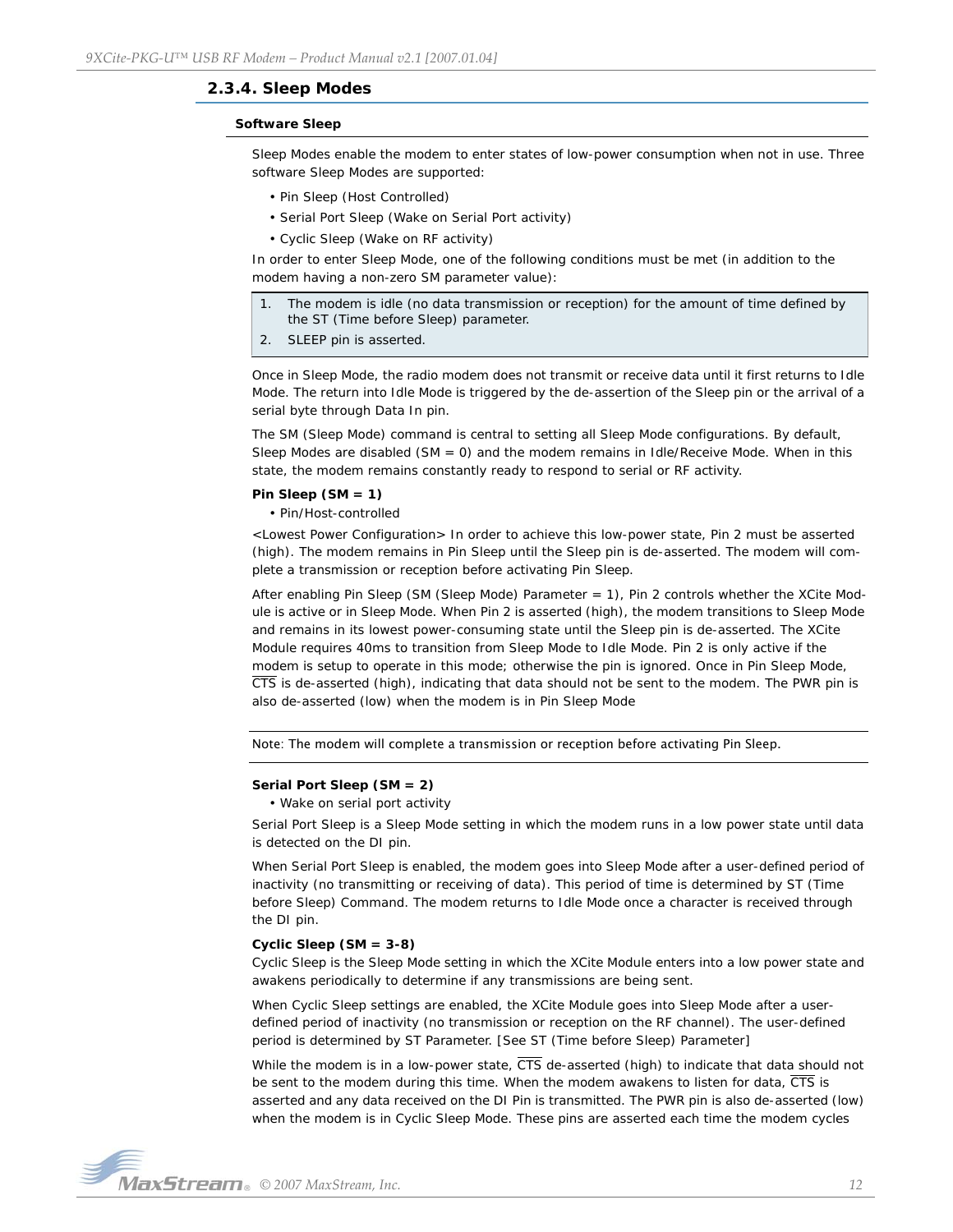into Idle Mode to listen for valid data packets and de-asserts when the modem returns to Sleep Mode.

The modem remains in Sleep Mode for a user-defined period of time ranging from 0.5 seconds to 16 seconds (SM Parameters 3 through 8). After this interval of time, the modem returns to Idle Mode and listens for a valid data packet for 100 ms. If the modem does not detect valid data (on any frequency), the modem returns to Sleep Mode. If valid data is detected, the modem transitions into Receive Mode and receives the incoming packets. The modem then returns to Sleep Mode after a Period of inactivity that is determined by ST "Time before Sleep" Parameter.

The modem can also be configured to Wake-up from cyclic sleep when the SLEEP pin is deasserted (low). To configure a modem to operate in this manner, PW (Pin Wake-up) Command must be issued. Once the Sleep pin is de-asserted, the modem is forced into Idle Mode and can begin transmitting or receiving data. It remains active until no data is detected for the period of time specified by the ST parameter, at which point it resumes its low-power cyclic state.

Note: The cyclic interval time defined by SM (Sleep Mode) Command must be shorter than the interval time defined by LH ("Wake-up Initializer Timer") Command. For example: If SM=4 (Cyclic 1.0 second sleep), the LH Parameter should equal 0xB ("1.1" seconds). With these parameters set, there is no risk of the receiving modem being asleep for the duration of the wake-up initializer transmission. The following section "Cyclic Scanning" explains in further detail the relationship between "Cyclic Sleep" and "Wake-up Initializer Timer"

**Cyclic Scanning**. Each RF transmission consists of a wake-up initializer and payload data. The wake-up initializer contains initialization information and all receiving modems must Wake-up during the wake-up initializer portion of data transmission in order to synchronize with the transmitter and receive the data.

The cyclic interval time defined by the SM (Sleep Mode) command must be shorter than the interval time defined by LH (Wake-up Initializer Timer) command.



#### **Figure 2‐05. Correct Configuration (LH > SM):**

The length of the wake-up initializer exceeds the time interval of Cyclic Sleep. The receiver is guaranteed to detect the wake‐up initializer and receive the accompanying payload data.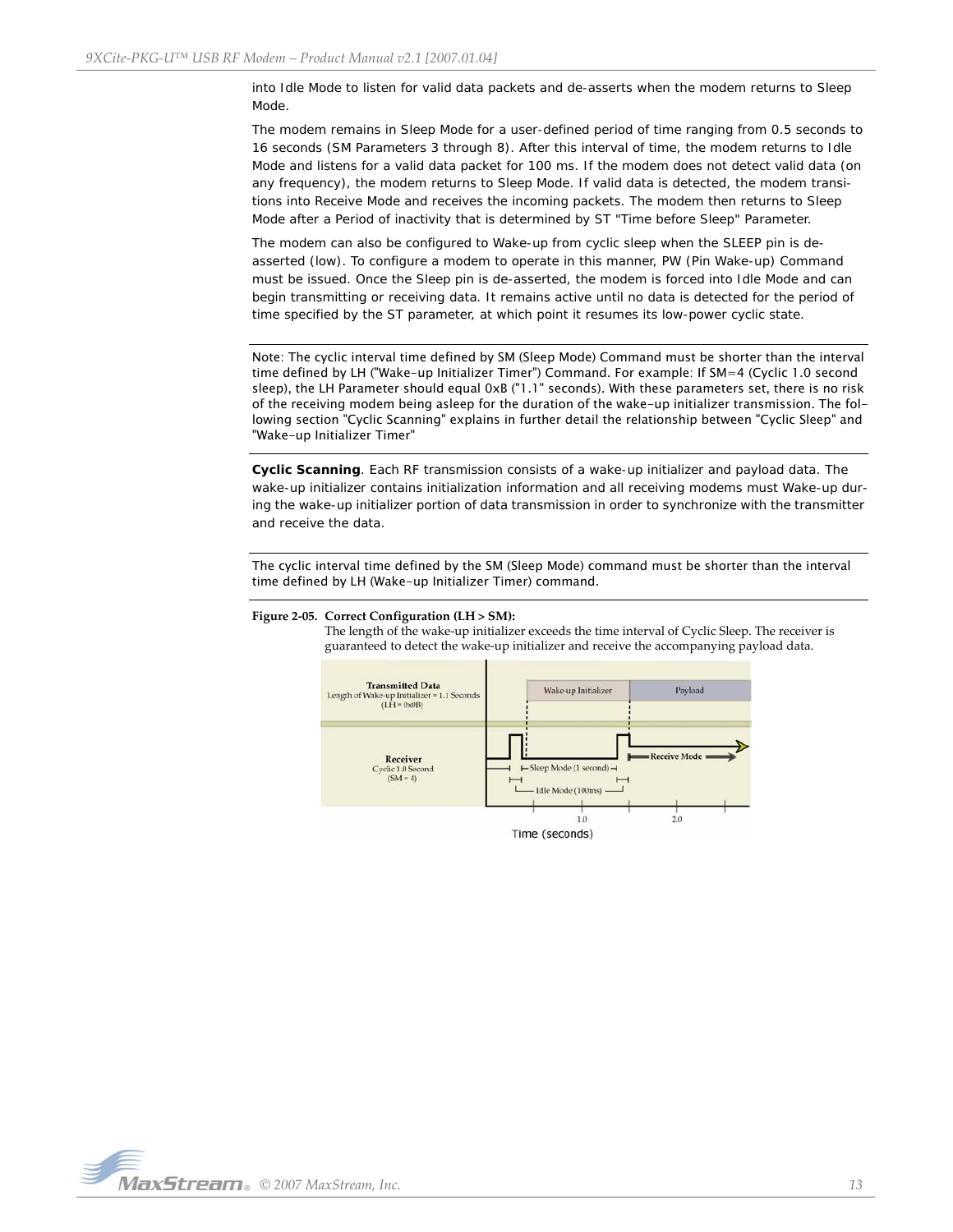## <span id="page-13-0"></span>**2.3.5. Command Mode**

AT Command Mode provides access to AT-Settable parameters. These parameters extend flexibility in configuring modems to fit specific design criteria such as networking modems. Not all of the parameters in the XCite Module can be adjusted using AT Commands.

#### **AT Command Mode**

#### **To Enter AT Command Mode:**

Send the 3-character command sequence " $+++$ " and observe guard times before and after the command characters. [refer to 'Default AT Command Mode Sequence' below.] The 'Terminal' tab (or other serial communications software) of the X-CTU Software can be used to enter the sequence.

[OR]

2. Assert (low) the CONFIG pin and turn the power going to the RF modem off and back on. To achieve this result, simultaneously press the Reset and Config switches [Figure 1-02]; release the Reset Switch; then after 1 second, release the Config Switch. The RF Modem then enters AT Command Mode at the modem's default baud rate

Default AT Command Mode Sequence (for transition to Command Mode):

- No characters sent for one second [refer to the BT (Guard Time Before) Command]
- Input three plus characters  $(*++*)$  within one second
- [refer to the CC (Command Sequence Character) Command.]

• No characters sent for one second [refer to the AT (Guard Time After) Command.]

All of the parameter values in the sequence can be modified to reflect user preferences.

#### **To Send AT Commands:**



To read a parameter value stored in the modem register, leave the parameter field blank.

The preceding example would change the modem's Destination Address to "0x1F". To store the new value to non-volatile (long term) memory, the Write (ATWR) command must subsequently be sent before powering off the modem.

**System Response.** When a command is sent to the modem, the modem will parse and execute the command. Upon successful execution of a command, the modem returns an "OK" message. If execution of a command results in an error, the modem returns an "ERROR" message.

#### **To Exit AT Command Mode:**

- 1. If no valid AT Commands are received within the time specified by CT (Command Mode Timeout) Command, the modem automatically returns to Idle Mode. [OR]
- 2. Send ATCN (Exit Command Mode) Command.

For an example of programming the RF modem using AT Commands and descriptions of each configurable parameter, refer to the "RF Modem Configuration" chapter.

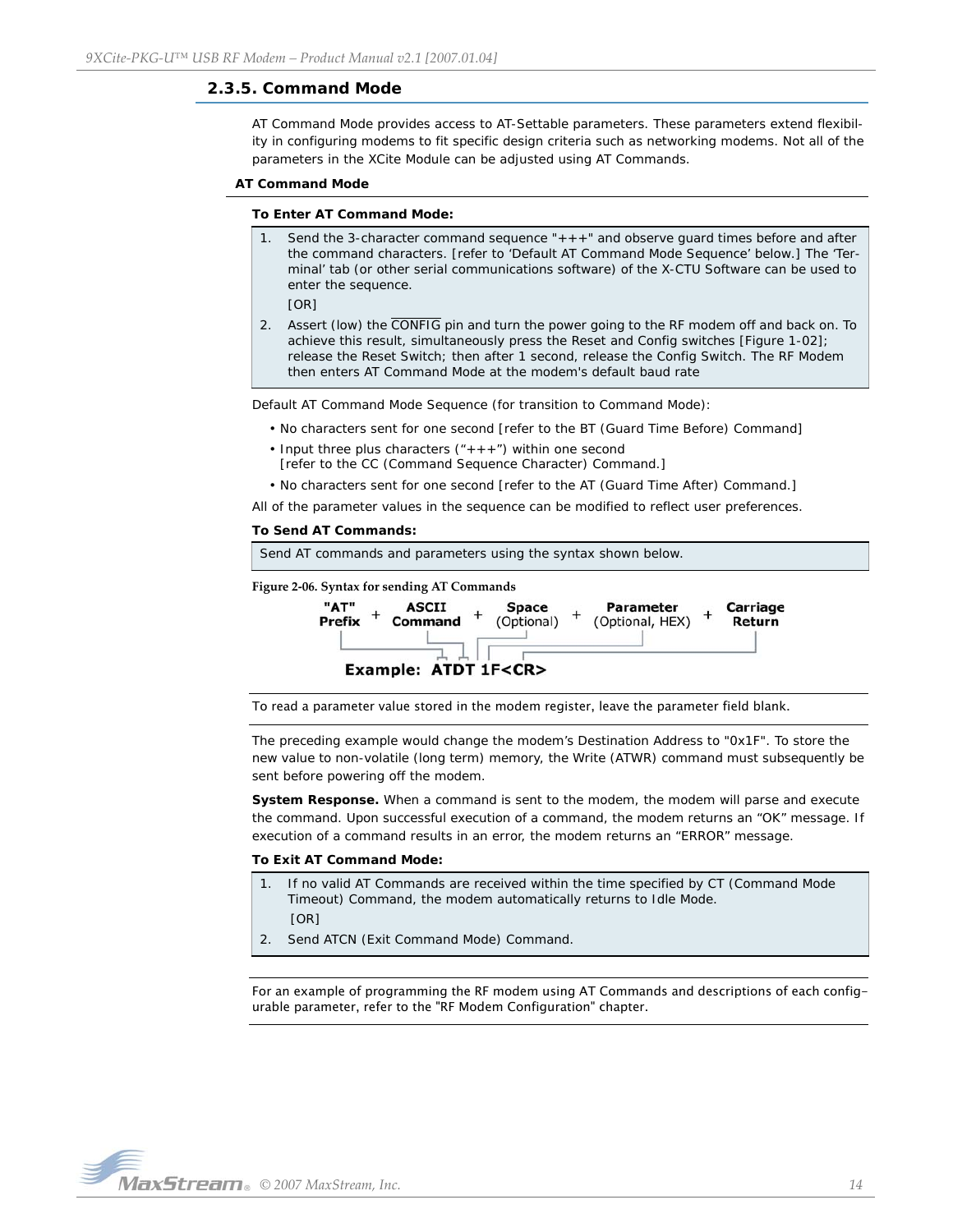# <span id="page-14-0"></span>**3. RF Modem Configuration**

The following versions of the XCite RF Modem are available:

- 900 MHz, 9600 Baud (RF data rate), Hopping Channel Mode
- 900 MHz, 9600 Baud, Single Channel mode
- 900 MHz, 38400 Baud, Hopping Channel mode
- 900 MHz, 38400 Baud, Single Channel mode

XCite Modems can operate in both Single Channel and Hopping modes. Mode is selectable using the "Function Set" dropdown list of the "XCite Configuration" tab of the MaxStream-provided X-CTU Software.

The XCite Module is shipped with a unique parameter set in its memory. Parameters within the set are organized under the following categories: AT Commands & Non-AT Settable Parameters.

# <span id="page-14-2"></span><span id="page-14-1"></span>**3.1. Command and Parameter Types**

## **3.1.1. AT Commands**

AT Commands can be changed at any time by entering AT Command Mode and sending commands to the modem.

AT Commands can be modified using the any of the following means:

- X-CTU Software "Modem Configuration" tab
- X-CTU Software "Terminal" tab
- Terminal software program (such as "HyperTerminal")
- Microcontroller

## <span id="page-14-3"></span>**3.1.2. Non-AT Settable Parameters** (X-CTU Software configurable only)

Non-AT Settable Parameters can only be adjusted using the MaxStream-provided X-CTU Software. To modify Non-AT Settable Parameter, connect the module to the serial com port of a PC (interface board is necessary for RS-232 connection) and modify parameter values through the X-CTU Software interface. These parameters enable features that need to be set before the module is used in the field.

Non-AT Settable Parameters can only be modified using the following means:

• X-CTU Software "Modem Configuration" tab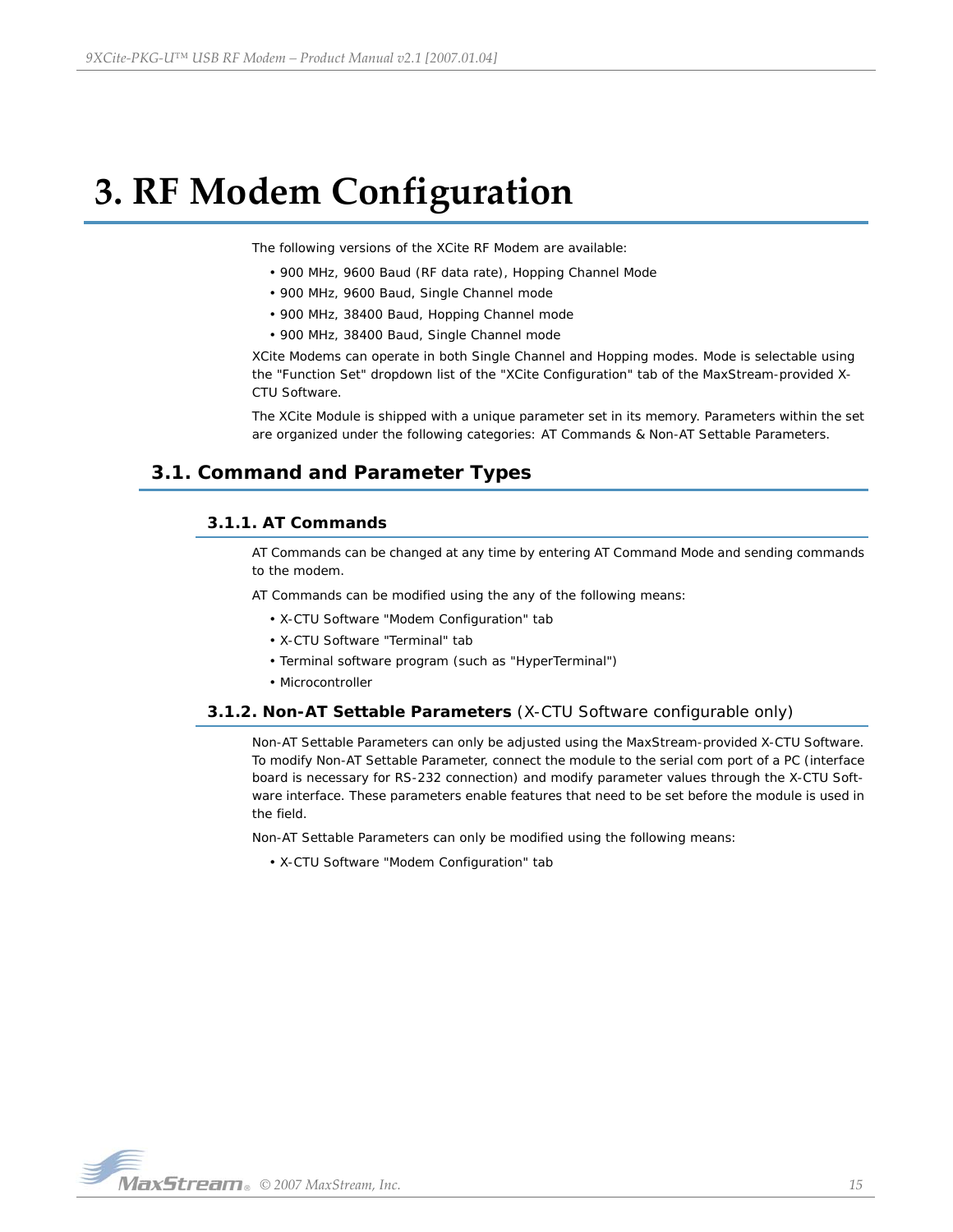# <span id="page-15-0"></span>**3.2. Configuration Software**

X-CTU is a MaxStream-provided software program used to interface with and configure Max-Stream RF Modems. The software application is organized into the following four tabs:

- PC Settings tab Setup PC serial ports for interfacing with an RF modem
- Range Test tab Test the RF modem's range and monitor packets sent and received
- Terminal tab Set and read RF modem parameters using AT Commands
- Modem Configuration tab Set and read RF modem parameters

**Figure B‐1. X‐CTU User Interface (PC Settings, Range Test, Terminal and Modem Configuration tabs)**



NOTE: PC Setting values are visible at the bottom of the Range Test, Terminal and Modem Configuration tabs. A shortcut for editing PC Setting values is available by clicking on any of the values.

### <span id="page-15-1"></span>**Installation**

Double-click the "setup\_X-CTU.exe" file and follow prompts of the installation screens. This file is located in the 'software' folder of the MaxStream CD and also under the 'Downloads' section of the following web page: www.maxstream.net/support/downloads.php

#### **Setup**

To use the X-CTU software, a module assembly (An RF modem mounted to an interface Board) must be connected to a serial port of a PC.

NOTE: Failure to enter AT Command Mode is most commonly due to baud rate mismatch. The interface data rate and parity settings of the serial port ("PC Settings" tab) must match those of the module (BD (Baud Rate) and NB (Parity) parameters respectively).

## <span id="page-15-2"></span>**Serial Communications Software**

A terminal program is built into the X-CTU Software. Other terminal programs such as "HyperTerminal" can also be used to configure modems and monitor communications. When issuing AT Commands through a terminal program interface, use the following syntax:

**Figure B‐2. Syntax for sending AT Commands**



NOTE: To read a parameter value stored in a register, leave the parameter field blank.

The example above issues the DT (Destination Address) command to change destination address of the modem to "0x1F". To save the new value to the modem's non-volatile memory, issue WR (Write) command after modifying parameters.

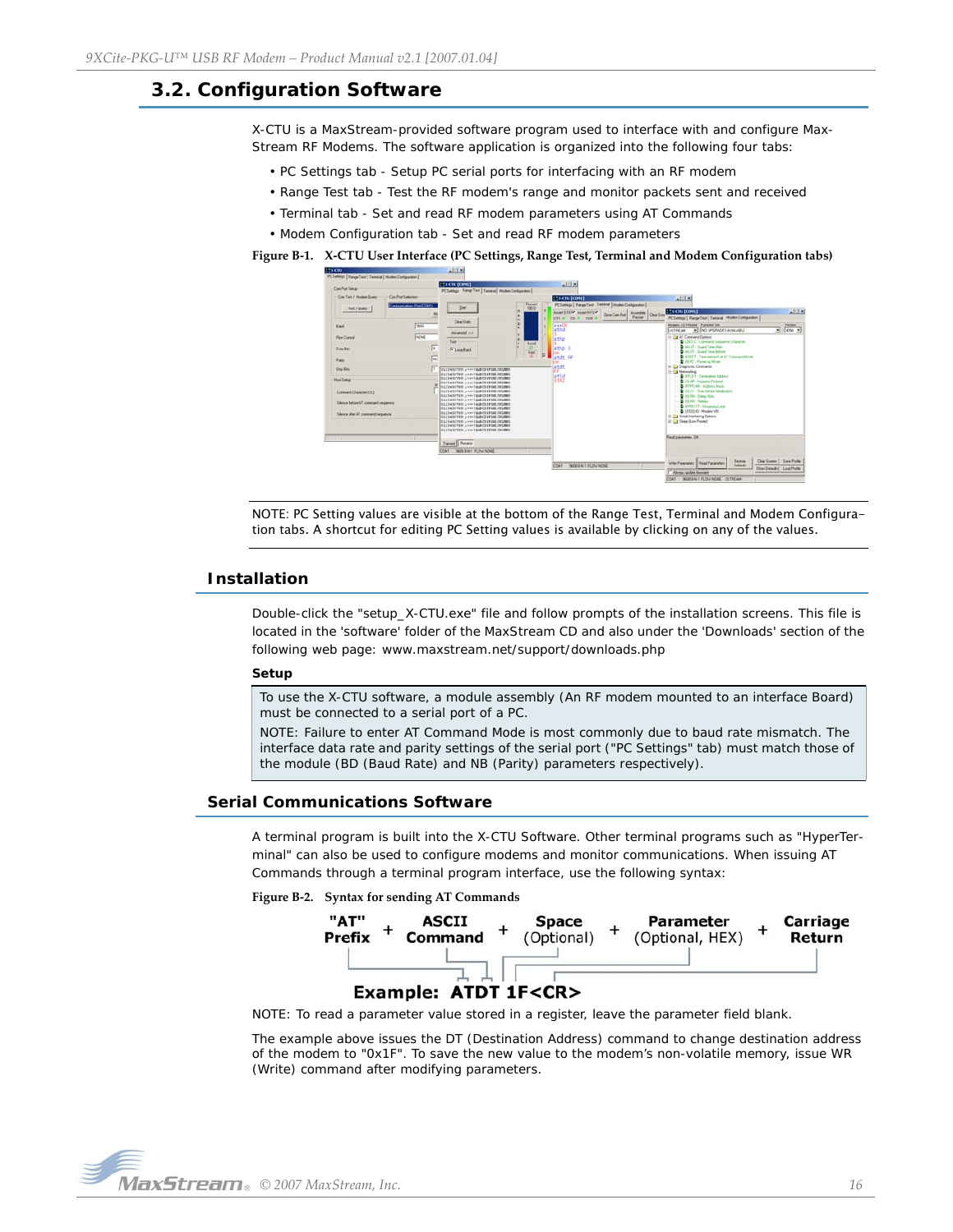# <span id="page-16-0"></span>**3.3. Command Reference Tables**

XCite AT Commands [below] and Non-AT Settable Parameters [next page] are organized under the following

command categories:

- AT Command Mode Options
- Diagnostic
- Networking
- Serial Interfacing
- Sleep Mode (Low Power)

#### **Table 3‐01. AT Commands**

(Settable/Readable using X‐CTU Software, serial communications software or microcontroller)

| <b>AT</b><br><b>Designator</b> | <b>Command Name &amp; Description</b>                                                                                                                                                                                                           | <b>Parameter Range</b>                                                                                        | Command<br>Category        | # Bytes<br><b>Returned</b> | Factory<br><b>Default</b> |
|--------------------------------|-------------------------------------------------------------------------------------------------------------------------------------------------------------------------------------------------------------------------------------------------|---------------------------------------------------------------------------------------------------------------|----------------------------|----------------------------|---------------------------|
| CD                             | DI3 Configuration. Redefines the RX LED I/O line<br>(RX LED signal).                                                                                                                                                                            | $0 - 2$<br>$0 = RX LED$<br>$1 = high$<br>$2 =$ low                                                            | Serial<br>Interfacing      | 1                          | $\overline{0}$            |
| CN                             | Exit AT Command Mode. Explicitly exit radio modem from AT<br>Command Mode and return it to Idle Mode.                                                                                                                                           | L.                                                                                                            | AT Command<br>Mode Options | ă.                         | ă.                        |
| СS                             | DO2 Configuration. Select behavior of DI2 (Digital Output 2)<br>between CTS and RS-485 options.                                                                                                                                                 | $0 - 4$<br>$0 = normal CTS$<br>$1 = RS-485$ enable low<br>$2 =$ high<br>$3 = RS-485$ enable high<br>$4 = 10W$ | Serial<br>Interfacing      | 1                          | $\mathbf 0$               |
| DB                             | Receive Signal Strength. Returns the signal strength (in<br>decibels) of the last received packet.                                                                                                                                              | $0x25 - 0x6A$<br>[Read-only]                                                                                  | Diagnostic                 | $\mathbf{1}$               | u.                        |
| DT                             | Destination Address. Set the address that identifies the<br>destination of the RF packet. Only radio modems having<br>matching addresses can communicate with each other.                                                                       | $0 - 0x$ FFFF                                                                                                 | Networking                 | 2                          | $\Omega$                  |
| FH                             | Force Wake-up Initializer. Force a Wake-up Initializer to be<br>sent on the next transmission. WR (Write) Command does not<br>need to be issued with FH Command.<br>Use only with cyclic sleep modes ( $SM = 3-8$ ) active on remote<br>modems. |                                                                                                               | Sleep<br>(Low Power)       | ä.                         | u.                        |
| HP                             | Channel *. Select "Hopping" or "Single Frequency" channel on<br>which the radio modem is to communicate. Channels are not<br>noninterfering.                                                                                                    | Hopping:<br>$0 - 6$<br>Single Frequency):<br>$0 - 0x18$                                                       | Networking                 | 1                          | $\mathbf{0}$              |
| <b>HV</b>                      | Hardware Version. Read the hardware version of the modem.                                                                                                                                                                                       | Range: 0 - OxFFFF<br>[Read-only]                                                                              | Diagnostic                 | $\overline{2}$             | ω.                        |
| МK                             | Address Mask. Set address mask to configure local and<br>global address space.                                                                                                                                                                  | $0 - 0x$ FFFF                                                                                                 | Networking                 | $\overline{2}$             | OxFFFF<br>(65535d)        |
| RE                             | Restore Defaults. Restore AT-settable parameters to the<br>factory default configuration.                                                                                                                                                       | ă.                                                                                                            | (Special)                  | ÷,                         | u.                        |
| <b>SH</b>                      | Serial Number High. Read High 16 bits of unique serial<br>number of radio modem.                                                                                                                                                                | $0 - 0x$ FFFF<br>[Read-only]                                                                                  | Diagnostic                 | $\overline{2}$             | $\Box$                    |
| SL                             | Serial Number Low. Read Low 16 bits of unique serial number<br>of radio modem.                                                                                                                                                                  | $0 - 0x$ FFFF<br>[Read-only]                                                                                  | Diagnostic                 | $\overline{2}$             | ÷,                        |
| VR                             | Firmware Version. Read firmware version currently loaded on<br>radio modem.                                                                                                                                                                     | $0 - 0x$ FFFF<br>[Read-only]                                                                                  | Diagnostic                 | $\overline{2}$             | ä.                        |
| WR                             | Write. Write parameters to radio modem's non-volatile<br>memory in order for changes to persist through next power-up<br>or reset.                                                                                                              | Ξ.                                                                                                            | (Special)                  | $\ddot{\phantom{a}}$       | $\ddot{\phantom{a}}$      |

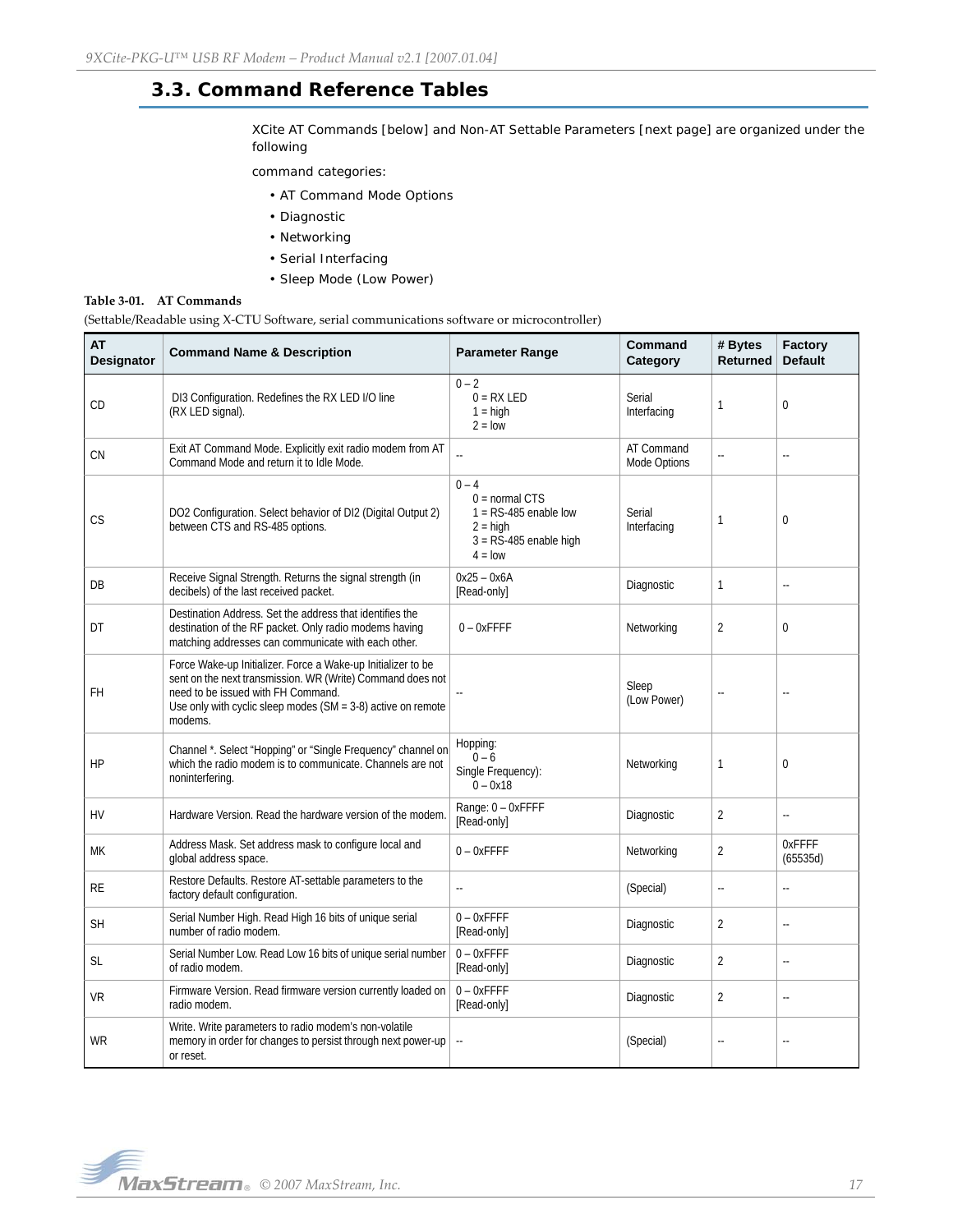## **Table 3‐02. Non‐AT Settable Parameters**

(Settable/Readable using the X‐CTU Software "Modem Configuration" tab only)

| AT<br>Designator | <b>Command Name &amp; Description</b>                                                                                                                                                                                                                                                                                       | <b>Parameter Range</b>                                                                                                                   | Command<br>Category        | # Bytes<br><b>Returned</b> | Factory<br><b>Default</b>                               |
|------------------|-----------------------------------------------------------------------------------------------------------------------------------------------------------------------------------------------------------------------------------------------------------------------------------------------------------------------------|------------------------------------------------------------------------------------------------------------------------------------------|----------------------------|----------------------------|---------------------------------------------------------|
| AT               | Guard Time After. Set required DI pin silent time after the<br>Command Sequence Characters of the AT Command Mode<br>Sequence (BT+ CC + AT).                                                                                                                                                                                | $0x02 - 0x$ FFFF<br>[x 1 ms]                                                                                                             | AT Command<br>Mode Options | $\overline{2}$             | 0x1F4<br>(500d)                                         |
| BD               | Interface Data Rate. Set serial data rate (baud rate at which<br>radio modem interfaces with host).<br>Serial data rate is different than RF data rate which is fixed<br>and factory-set. If the serial data rate is set higher than RF<br>data rate, flow control may need to be observed to prevent DI<br>buffer overrun. | $0 - 6$<br>$(1200 - 57600$ bps)                                                                                                          | Serial<br>Interfacing      | 1                          | Set to equal<br>radio modem's<br>fixed RF data<br>rate. |
| BI               | Number of Bits. (7 or 8) - Sets number of data bits per<br>character (bits between start and stop bits).                                                                                                                                                                                                                    | $0 - 1$<br>$0 = 7$ bits<br>$1 = 8$ bits                                                                                                  | Serial<br>Interfacing      | 1                          | 1                                                       |
| <b>BT</b>        | Guard Time Before. Set required DI pin silent time before the<br>Command Sequence Characters of the Command Mode<br>Sequence (BT+ CC + AT).                                                                                                                                                                                 | $0 - 0x$ FFFF<br>[x 1 ms]                                                                                                                | AT Command<br>Mode Options | 2                          | 0x1F4<br>(500d)                                         |
| CC               | Command Sequence Character. Set the ASCII character to be<br>used between Guard Times of the AT Command Mode<br>Sequence (BT+ CC + AT). The AT Command Mode Sequence<br>enters the radio modem to AT Command Mode (from Idle<br>Mode).                                                                                      | $0x20 - 0x7F$                                                                                                                            | AT Command<br>Mode Options | 1                          | 0x2B<br>(plus sign $(+)$ in<br>ASCII)                   |
| <b>CT</b>        | Time before Exit AT Command Mode. Set time period of<br>inactivity (no valid commands received) after which radio<br>modem automatically exits from AT Command Mode.                                                                                                                                                        | $0x02 - 0x$ FFFF<br>[x 100 ms]                                                                                                           | AT Command<br>Mode Options | $\overline{2}$             | 0xC8<br>(200d)                                          |
| <b>FL</b>        | Software Flow Control. Enable serial software flow control on<br>the radio modem. (Hardware flow control (CTS) is on by<br>default.)                                                                                                                                                                                        | $0 - 1$<br>$0 =$ disable<br>$1 =$ enabled                                                                                                | Serial<br>Interfacing      | 1                          | $\mathbf{0}$                                            |
| HT               | Time before Wake-up Initializer. Set time period of inactivity<br>(no serial or RF data is sent or received) before a Wake-up<br>Initializer is sent. Base station tracks awake-status of remote<br>radios. HT of base radio should be set shorter than ST of<br>remote radios.                                             | $0 - 0x$ FFFF<br>[x 100 ms]                                                                                                              | Sleep<br>(Low Power)       | $\overline{2}$             | OxFFFF<br>(no wake-up<br>Initializer will be<br>sent)   |
| ID               | Modem VID. Read radio modem VID (Vendor Identification<br>Number). Only radio modems with matching VIDs can<br>communicate with each other.                                                                                                                                                                                 | $0 - 0x7$ FFF<br>(above this range is Read-only)                                                                                         | Networking                 | $\overline{2}$             | 0x3332                                                  |
| LH               | Wake-up Initializer Time. Set time of the Wake-up Initializer<br>used to wake remote radios that are in cyclic sleep mode.<br>Time of Wake-up Initializer should be longer than that of the<br>remote radio's cyclic sleep cycle (SM 3 - 8).                                                                                | $0 - 0xFF$<br>[x 100 ms]                                                                                                                 | Sleep<br>(Low Power)       | $\mathbf{1}$               | $\mathbf{1}$                                            |
| <b>NB</b>        | Parity. Select parity format. Settings 0-4 transfer only 8 bits<br>out the antenna port and generate the parity bit on the radio<br>modem receiving side.                                                                                                                                                                   | $0 - 4$<br>$0 = 8$ -none-1, 7-any-1<br>$1 = 8$ -even-1<br>$2 = 8 - odd - 1$<br>$3 = 8$ -mark-1, 8-none-2<br>$4 = 8$ -space-1             | Serial<br>Interfacing      | 1                          | 0                                                       |
| <b>PW</b>        | Pin Wake-up. Enable pin wake-up from Cyclic Sleep Mode.                                                                                                                                                                                                                                                                     | $0 - 1$<br>$0 =$ disabled<br>$1 =$ enabled                                                                                               | Sleep<br>(Low Power)       | 1                          | $\mathbf 0$                                             |
| RT               | DI2 Configuration. Enable RTS Mode                                                                                                                                                                                                                                                                                          | $0 - 1$<br>$0 = Disabled$<br>$1 = RTS$ flow control                                                                                      | Serial<br>Interfacing      | $\mathbf{1}$               | $\mathbf 0$                                             |
| <b>SB</b>        | Stop Bits. Set number of stop bits.                                                                                                                                                                                                                                                                                         | $0 - 1$<br>$0 = 1$ stop bit<br>$1 = 2$ stop bits                                                                                         | Serial<br>Interfacing      | 1                          | $\mathbf 0$                                             |
| <b>SM</b>        | Sleep Mode. Specify Sleep Mode settings.                                                                                                                                                                                                                                                                                    | $0 - 8$<br>$0 = No$ sleep<br>$1 = Pin Sleep$<br>2 = Serial Port Sleep<br>3 to $8$ = Cyclic intervals<br>ranging from 0.5 to 16.0 seconds | Sleep<br>(Low Power)       | 1                          | 0                                                       |
| ST               | Time before Sleep. Set time period of inactivity (no serial or<br>RF data is sent or received) before activating Sleep Mode.<br>Use with Cyclic Sleep and Serial Port Sleep [refer to SM<br>Command]                                                                                                                        | $0x10 - 0x$ FFFF<br>[x 100 ms]                                                                                                           | Sleep<br>(Low Power)       | $\overline{2}$             | 0x64<br>(100d)                                          |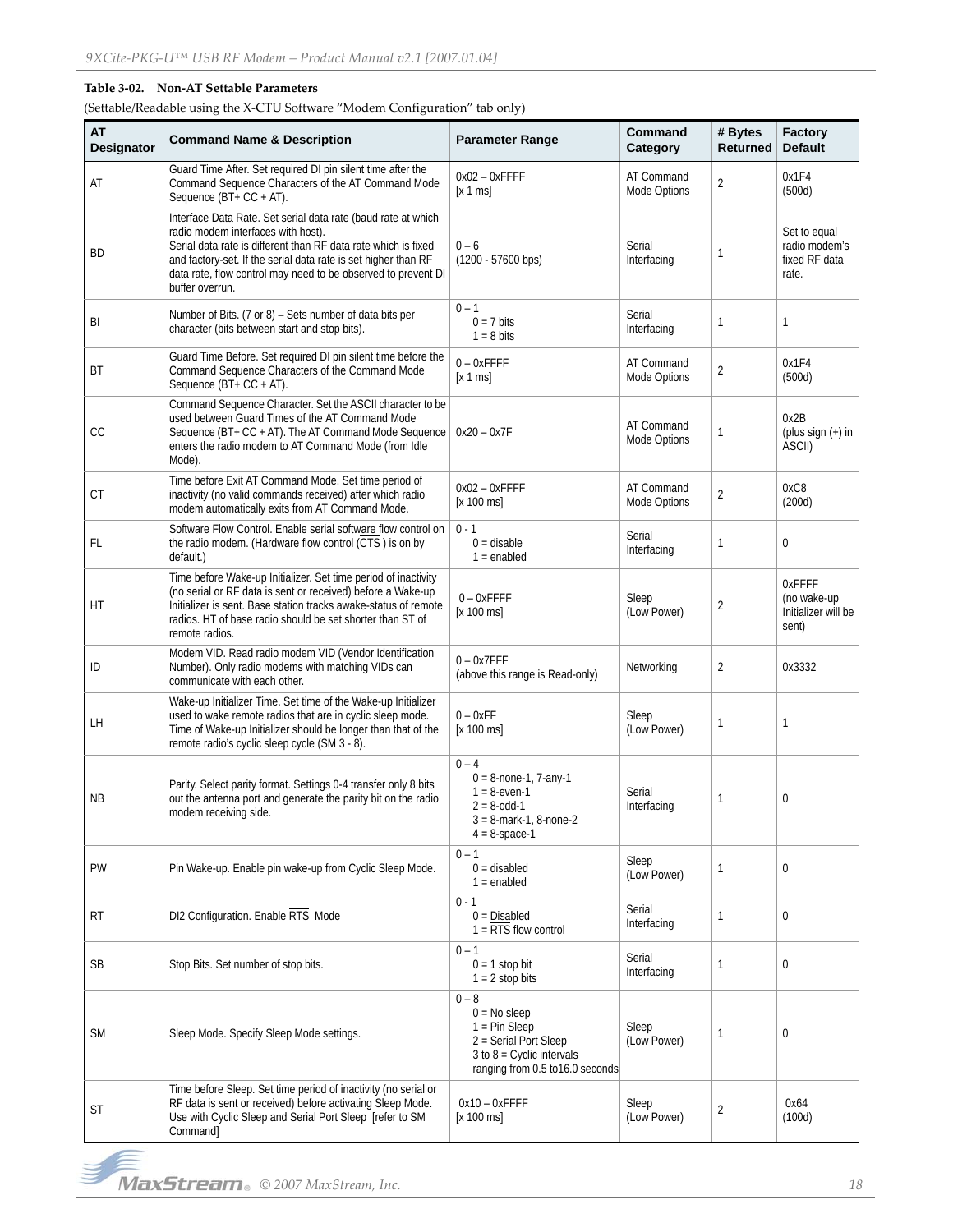# <span id="page-18-0"></span>**3.4. Command Descriptions**

Commands and parameters are listed alphabetically. Parameter types and categories are designated between "< >" symbols. For example: <AT Command: Networking>. "AT Command" is the command/parameter type and "Networking" is the command/parameter category.

#### **AT (Guard Time After) Parameter**

<Non-AT Settable Parameter: AT Command Options> AT Parameter is used to set the DI pin silent time that follows the command sequence character (CC Parameter). By default, 1 half of a second (500 milliseconds) must elapse before entering another character. The AT Command Mode Sequence used to enter AT Command Mode is as follows:

"No characters sent for 1 millisecond [BT (Guard Time Before) Parameter] "Send three plus characters "+++" [CC (Command Sequence Character) Parameter] "No characters sent for 1 millisecond [AT (Guard Time After) Parameter]

All of the values in this sequence can be adjusted. AT Parameter is used to adjust the period of silence that follows the command sequence character.

Parameter Range: 0x02 - 0xFFFF (x 1 millisecond)

**# of bytes returned**: 2

**Default Parameter Value**: 0x1F4 (500 decimal)

**Related Commands**: BT (Guard Time Before), CC (Commands Sequence Character)

#### **BD (Interface Data Rate) Parameter**

<Non-AT Settable Parameter: Serial Interfacing> BD Parameter allows the user to adjust the UART baud rate and thus modify the rate at which serial data is sent to the modem. Baud rates range from 1200 to 57600 baud (bps). The new baud rate does not take effect until CN (Exit AT Command Mode) Command is issued.

Note: If the serial data baud rate is set to exceed the fixed RF data baud rate of the XCite radio modem, flow control may need to be implemented.

| Parameter Ranges: 0 - 6 |               |                     |  |
|-------------------------|---------------|---------------------|--|
|                         | Parameter     | Configuration (bps) |  |
|                         |               | 1200                |  |
|                         |               | 2400                |  |
|                         | $\mathcal{P}$ | 4800                |  |
|                         | ς             | 9600                |  |
|                         | 4             | 19200               |  |
|                         | 5             | 38400               |  |
|                         | հ             | 57600               |  |
|                         |               |                     |  |

Default Parameter Value: Set to equal radio modem's fixed RF data rate (baud)

Number of bytes returned: 1

#### **BI (Number of Bits) Parameter**

<Non-AT Settable Parameter: Serial Interfacing> BI Parameter allows the user to define the number of data bits between the start and stop bits. Setting 7 bits and Mark or Space parity (NB Parameter) will result in a setting of 7 bits and no parity.

| Parameter Ranges: 0 - 1     |  |  |  |
|-----------------------------|--|--|--|
| Configuration<br>Parameter  |  |  |  |
| 7 hits                      |  |  |  |
| 8 hits                      |  |  |  |
| Default Parameter Value: 1  |  |  |  |
| Number of bytes returned: 1 |  |  |  |

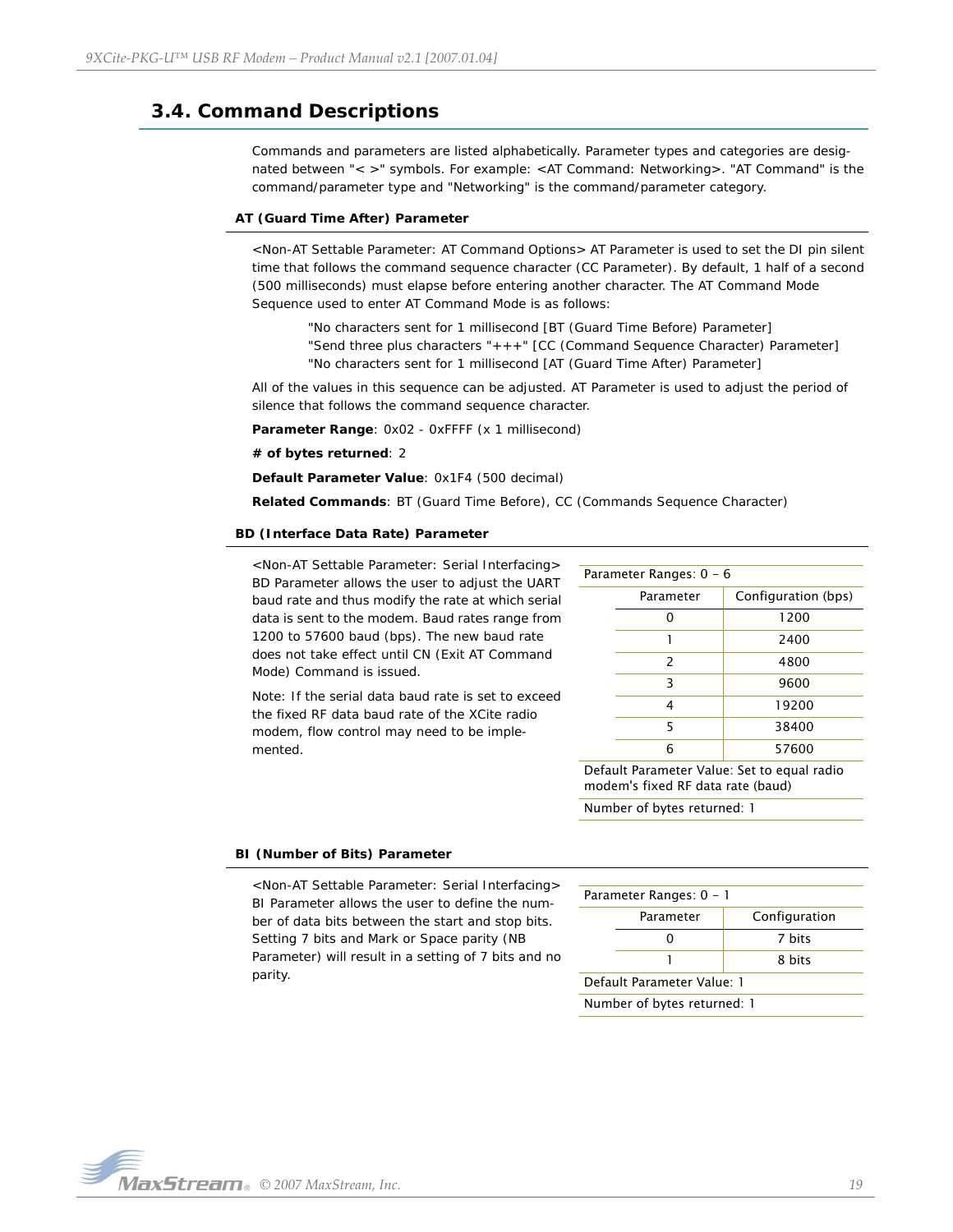#### **BT (Guard Time Before) Parameter**

<Non-AT Settable Parameter: AT Command Options> BT Parameter is used to set the DI pin silent time that precedes the command sequence character (CC Parameter). By default, 1 half of a second (500 milliseconds) must elapse before entering another character. The AT Command Mode Sequence used to enter AT Command Mode is as follows:

"No characters sent for 1 millisecond [BT (Guard Time Before) Parameter] "Send three plus characters "+++" [CC (Command Sequence Character) Parameter] "No characters sent for 1 millisecond [AT (Guard Time After) Parameter]

All of the values in this sequence can be adjusted. AT Command is used to adjust the period of silence that precedes the command sequence character.

**Parameter Range:** 0 - 0xFFFF (x 1 millisecond)

**# of bytes returned:** 2

**Default Parameter Value:** 0x1F4 (500 decimal)

**Related Commands:** AT (Guard Time After), CC (Commands Sequence Character)

#### **CC (Command Sequence Character) Parameter**

<Non-AT Settable Parameter: AT Command Options> CC Parameter is used to adjust the command sequence character used when entering AT Command Mode.

The AT Command Mode Sequence used to enter AT Command Mode is as follows:

"No characters sent for 1 millisecond [BT (Guard Time Before) Parameter] "Send three plus characters "+++" [CC (Command Sequence Character) Parameter] "No characters sent for 1 millisecond [AT (Guard Time After) Parameter]

**Parameter Range:** 0x20 - 0x7F

**# of bytes returned:** 1

**Default Parameter Value:** 0x2B (ASCII "+" sign)

**Related Parameters:** AT (Guard Time After), BT (Guard Time Before)

#### **CD (DO3 Configuration) Command**

| <at command:="" interfacing="" serial=""> Used to rede-<br/>fine the RX LED I/O line.</at> | AT Command: ATCD            |           |               |  |
|--------------------------------------------------------------------------------------------|-----------------------------|-----------|---------------|--|
|                                                                                            | Parameter Ranges: $0 - 2$   |           |               |  |
|                                                                                            |                             | Parameter | Configuration |  |
|                                                                                            |                             | 0         | RX LED        |  |
|                                                                                            |                             |           | High          |  |
|                                                                                            |                             | 2         | Low           |  |
|                                                                                            | Default Parameter Value: 0  |           |               |  |
|                                                                                            | Number of bytes returned: 1 |           |               |  |
|                                                                                            |                             |           |               |  |

#### **CN (Exit AT Command Mode) Command**

<AT Command: AT Command Mode Options> CN Command allows users to explicitly exit AT Command Mode and return the radio modem into Idle Mode.

**AT Command:** CN

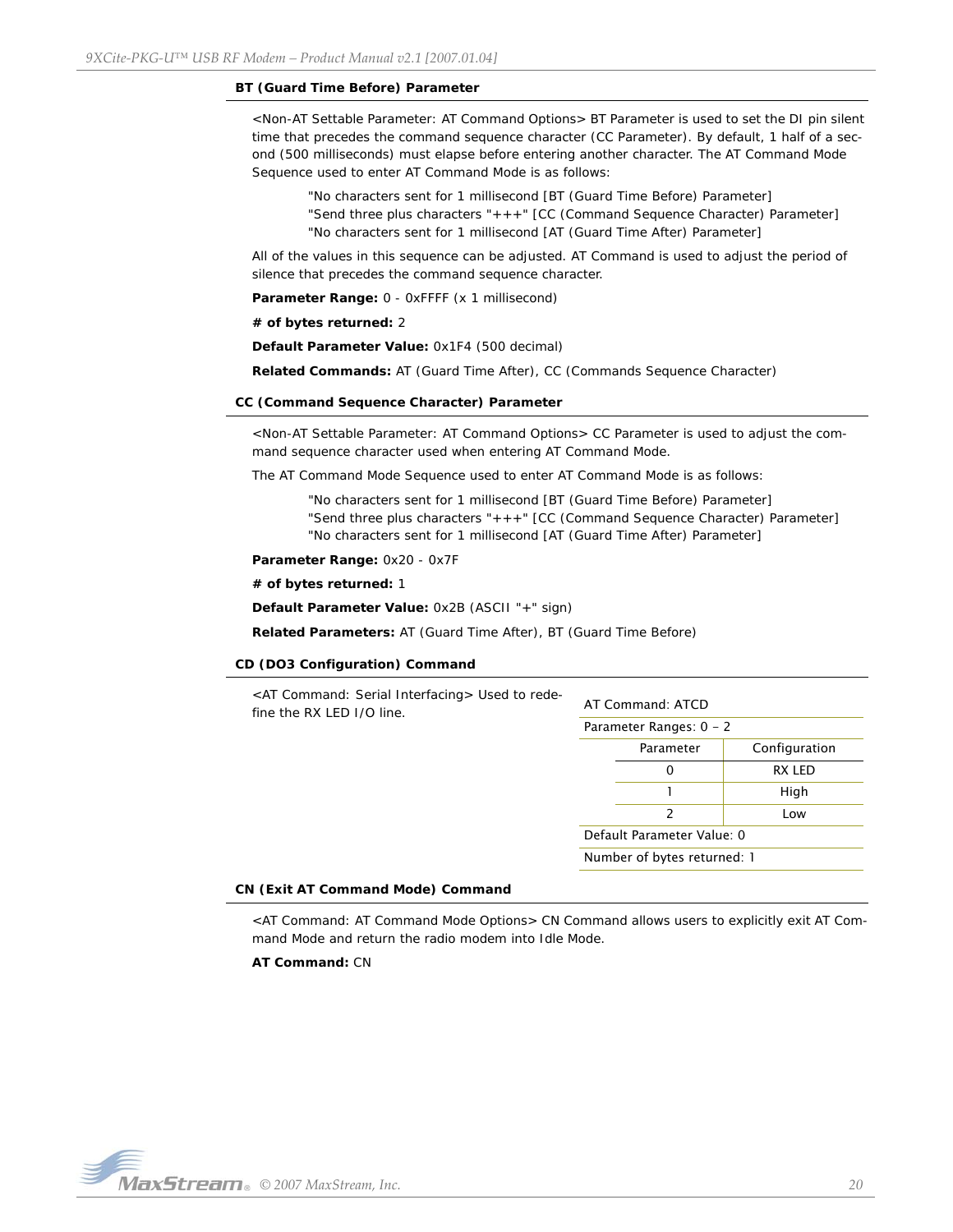#### **CS (DO2 Configuration) Command**

<AT Command: Serial Interfacing> CS Command is used to modify the behavior of the  $\overline{\text{CTS}}$  signal such that it either provides RS-232 flow control, enables RS-485 transmission / reception or determines RS-422 transmit enable. By default, CTS provides RS-232 flow control. CS Parameter must be adjusted for the modem to operate in RS-485/ 422 environments.

| AT Command: ATCS            |                         |  |  |  |
|-----------------------------|-------------------------|--|--|--|
|                             | Parameter Ranges: 0 - 4 |  |  |  |
| Configuration<br>Parameter  |                         |  |  |  |
|                             | <b>Normal CTS</b>       |  |  |  |
| 1<br>RS-485 enable (low)    |                         |  |  |  |
| $\mathcal{P}$               | high                    |  |  |  |
| 3                           | RS-485 enable (high)    |  |  |  |
| low<br>4                    |                         |  |  |  |
| Default Parameter Value: 0  |                         |  |  |  |
| Number of bytes returned: 1 |                         |  |  |  |

#### **CT (Time before Exit AT Command Mode) Parameter**

<Non-AT Settable Parameter: AT Command Options> AT Command Mode can be exited manually using CN (Exit AT Command Mode) Command or, after a given time of inactivity, the modem exits AT Command Mode on its own and return to Idle Mode. CT Command sets the amount of time before AT Command Mode is exited automatically. If no characters are received before this time elapses, the modem will return to Idle Mode.

**Parameter Range:** 0x02 - 0xFFFF [x 100 ms]

**# of bytes returned:** 2

**Default Parameter Value:** 0xC8 (200d (20 decimal seconds))

#### **DB (Receive Signal Strength) Command**

<AT Command: Diagnostic> DB Parameter returns the receive signal strength (in decibels) of the last received packet. This Parameter is useful in determining range characteristics of the XCite Modules under various conditions.

AT Command: DB

Parameter Range: 0x25 - 0x6A [Read-only]

# of bytes returned: 1

#### **DT (Destination Address) Command**

<AT Command: Networking> DT Command is used to set the address of the XCite Radio Modem. XCite Radio Modems use three network layers - the Vendor Identification Number (ATID), Channels (ATHP) and Destination Addresses (ATDT).

DT Command assigns an address to a radio modem that enables it to communicate only with radio modems that have matching addresses. This is similar to interconnecting several PCs under a common hub. All radio modems that share the same destination address can communicate freely with each other. Radio Modems in the same network with a different destination address (than that of the transmitter) will listen to all transmissions to stay synchronized, but will not send any of the data out their serial ports.

#### **AT Command:** DT

**Parameter Range:** 0 - 0xFFFF

**# of bytes returned:** 2

**Default Parameter Value:** 0

**Related Commands:** ID (Modem ID), HP (Channel), MK (Address Mask)

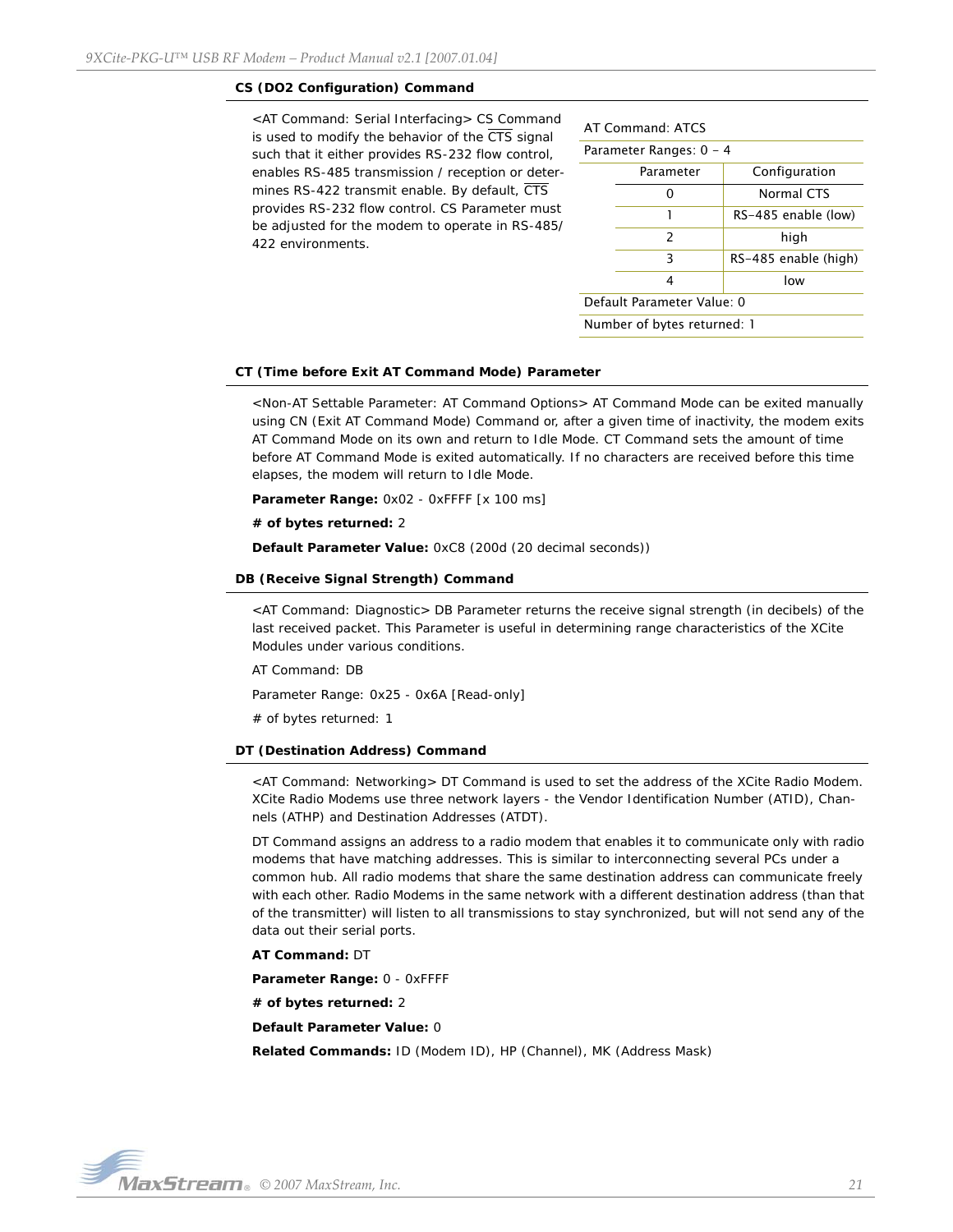#### **FH (Force Wake-up Initializer) Command**

<AT Command: Sleep (Low Power)> FH Command is used to force a Wake-up Initializer to be sent on the next transmission. WR (Write) Command does not need to be issued with FH Command. Use only with cyclic sleep modes active on remote modems.

#### **AT Command:** FH

#### **FL (Software Flow Control) Parameter**

<Non-AT Settable Parameter: Serial Interfacing> FL Parameter is used to adjust serial flow control. Hardware flow control is implemented with the XCite Radio Modem as the CTS pin (which regulates when serial data can be transferred to the radio modem). FL Parameter can be used to allow software flow control to also be enabled. The XON character to use is 0x11 ("17" decimal). The XOFF character to use is 0x13 ("19" decimal).

| Parameter Ranges: 0 - 1     |           |                              |  |  |
|-----------------------------|-----------|------------------------------|--|--|
|                             | Parameter | Configuration                |  |  |
|                             |           | No Software Flow<br>Control  |  |  |
|                             |           | Use Software Flow<br>Control |  |  |
| Default Parameter Value: 0  |           |                              |  |  |
| Number of bytes returned: 1 |           |                              |  |  |

#### **HP (Channel) Command**

<AT Command: Networking> HP Command is used to set the radio modem channel number. A channel is one of three layers of addressing available to the XCite Radio Modem. In order for radio modems to communicate with each other, the modems must have the same channel number since each channel uses a different hopping sequence or single frequency. Different channels can be used to prevent modems in one network from listening to transmissions of another.

The XCite Radio Modem can operate both in Hopping and Single Frequency Channel Modes. Switching between Single Channel and Hopping Modes can only be done only using the "Function Set" dropdown list on the "Modem Configuration" tab of the X-CTU Software

A "Hopping Channel" is a channel comprised of a group of frequencies. When in Hopping Channel Mode, the radio modem hops between the frequencies them when transmitting data. This option utilizes FHSS (Frequency Hopping Spread Spectrum) technology. This option helps bolster security in wireless data communications and also makes the system less prone to interference.

The 25 center frequencies available in Single Frequency Channel Mode are spaced 300 KHz apart. Since each channel occupies a 500 KHz bandwidth, adjacent channels therefore overlap. If modems are used in the same vicinity but on different channels, the channels used should occupy every other channel at a minimum separation. If channels used on different radio modems can be separated more they should be. This will provide for more isolation and less interference.

#### AT Command: ATHP

Parameter Range (Hopping Mode): 0 - 6 Parameter Range (Single Frequency Mode): 0 - 0x18 [refer to rows below]

| Parameter                   | Frequency (MHz) |  |
|-----------------------------|-----------------|--|
| 0x00                        | 910.5           |  |
| 0x01                        | 910.8           |  |
| 0x02                        | 911.1           |  |
| 0x03                        | 911.4           |  |
| 0x04                        | 911.7           |  |
| 0x05                        | 912.0           |  |
| 0x06                        | 912.3           |  |
| 0x07                        | 912.6           |  |
| 0x08                        | 912.9           |  |
| 0x09                        | 913.2           |  |
| 0x0A                        | 913.5           |  |
| 0x0B                        | 913.8           |  |
| 0x0C                        | 914.1           |  |
| 0x0D                        | 914.4           |  |
| 0x0E                        | 914.7           |  |
| 0x0F                        | 915.0           |  |
| 0x10                        | 915.3           |  |
| 0x11                        | 915.6           |  |
| 0x12                        | 915.9           |  |
| 0x13                        | 916.2           |  |
| 0x14                        | 916.5           |  |
| 0x15                        | 916.8           |  |
| 0x16                        | 917.1           |  |
| 0x17                        | 917.4           |  |
| 0x18                        | 917.7           |  |
| Default Parameter Value: 0  |                 |  |
| Number of bytes returned: 1 |                 |  |

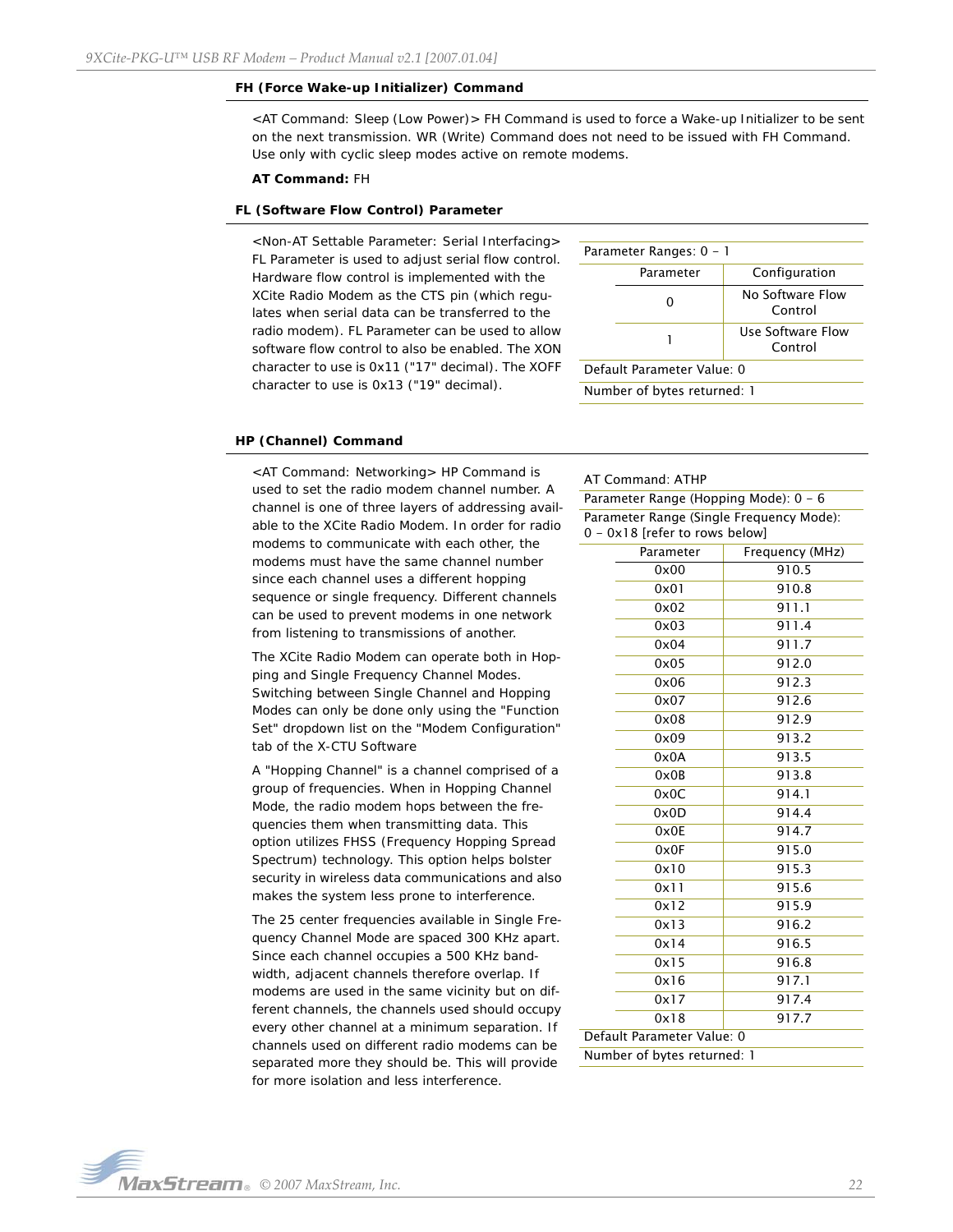#### **HT (Time before Wake-up Initializer) Parameter**

<Non-AT Settable Parameter: Sleep (Low Power)> If any modems within range are running in a "Cyclic Sleep Setting", a wake-up initializer must be sent by the transmitter for the other radio modems to synchronize to the transmitter [see LH ("Wake-up Initializer Timer") Command]. When a receiving radio modem in Cyclic Sleep wakes, it must detect the wake-up initializer portion of the RF packet in order to synchronize to the transmitter and receive data. HT Parameter sets time period of inactivity (no serial or RF data is sent or received) before a Wake-up Initializer is sent. Base station tracks awake-status of remote radios. HT of base radio should be set shorter than ST (Time before Sleep) of remote radios.

From the receiver perspective, after "HT" time elapses and the ST (Time before Sleep) Parameter is met, the receiver goes into cyclic sleep. Once in cyclic sleep, the radio modem must first detect the wake-up initializer and synchronize to the transmitter before it can receive data. Thus, when time "HT" time elapses, the transmitter then knows it needs to send a long wake-up initializer for all receivers to be able to synchronize to its next transmission. Matching "HT" to the "ST" time on the receiver(s) guarantees that all receivers will detect the next transmission.

Parameter Range: 0 - 0xFFFF [x 100 ms]

**# of bytes returned:** 2

**Default Parameter Value:** 0xFFFF (long wake-up initializer will not be sent)

**Related Parameters:** LH (Wake-up Initializer Timer), SM (Sleep Mode), ST (Time before Sleep)

#### **HV (Hardware Version) Command**

<AT Command: Diagnostic> Reads and returns the hardware version of the modem.

**AT Command:** HV

**Parameter Range:** 0 - 0xFFFF [Read-only]

**# of bytes returned:** 2

#### **ID (Modem VID) Parameter**

<Non-AT Settable Parameter: Networking> ID Parameter reads and edits the modem's VID. VID is a MaxStream-specific acronym that stands for "Vendor Identification Number". RF modems can only communicate with other modems having the same VID.

**Parameter Range:** 0 - 0x7FFF (above this range is Read-only)

**# of bytes returned:** 2

**Default Parameter Value:** 0x3332

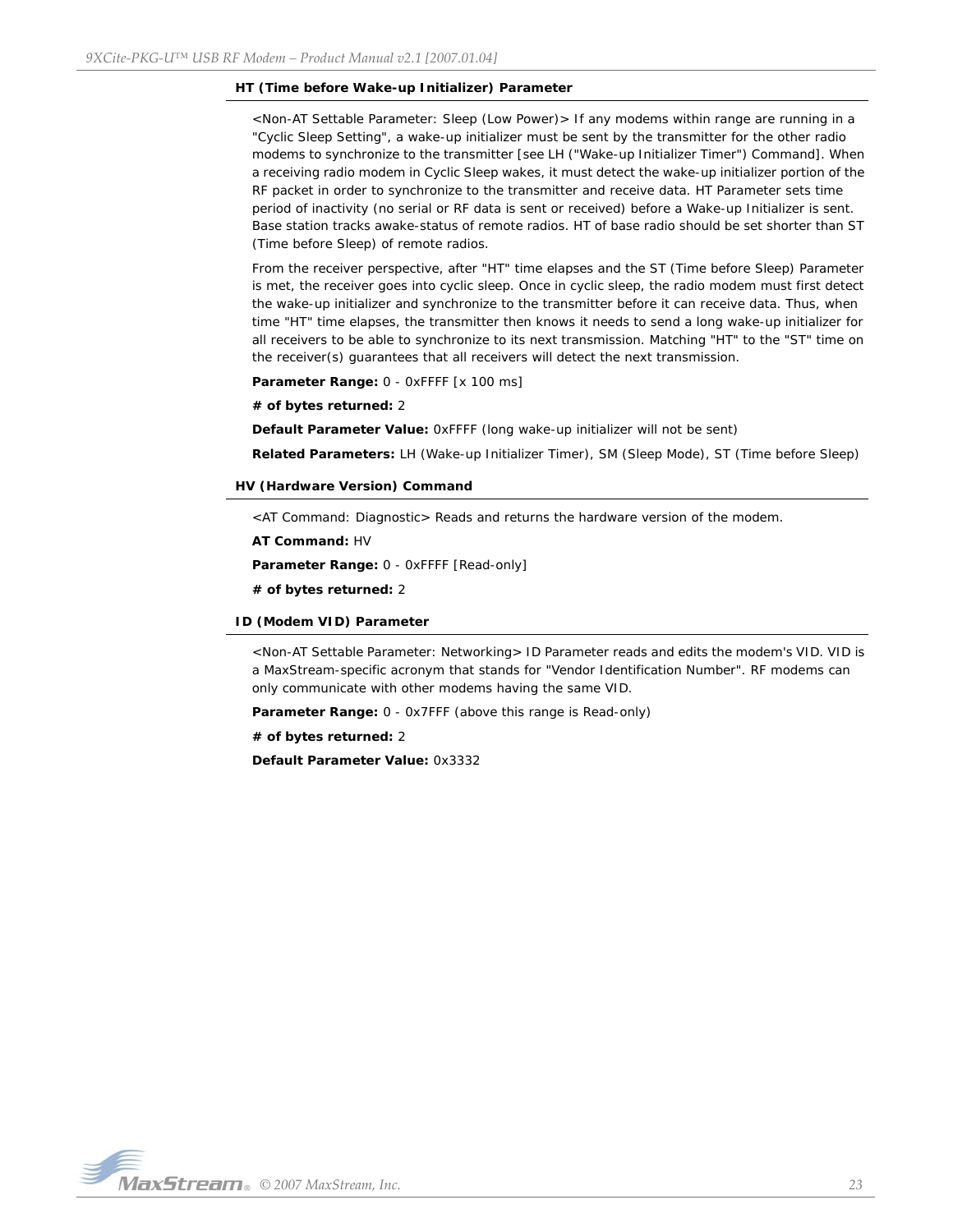#### **LH (Wake-up Initializer Timer) Parameter**

<Non-AT Settable Parameter: Sleep (Low Power)> LH Parameter adjusts the duration of time in which the wake-up initializer is sent. When receiving modems are put into the Cyclic Sleep Mode, they power-down after a period of inactivity (specified by ST (Time before Sleep) Parameter) and will periodically awaken and listen for transmitted data. In order for the receiving modems to initialize with the transmitter, they must detect ~35ms of the wake-up initializer. LH Parameter must be used whenever a receiver is operating in Cyclic Sleep Mode. This lengthens the wake-up initializer to a specific amount of time (in x 100 ms). The long wake-up initializer must be longer than the cyclic sleep time that is determined by SM (Sleep Mode) Command. If the wake-up initializer time were less than the Cyclic Sleep interval, the connection would be at risk of missing the wakeup initializer transmission. The following data and figures illustrate this behavior:

**Parameter Range:** 0 - 0xFF [x 100 ms]

#### **# of bytes returned:** 1

**Default Parameter Value:** 0x01 (0.1 second)

**Related Parameters:** HT (Time before Wake-up Initializer), SM (Sleep Mode), ST (Time before Sleep)

#### **Figure 3‐01. Correct Configuration (LH > SM)**

The length of the wake-up initializer exceeds the time interval of Cyclic Sleep. The receiver is guaranteed to detect the wake-up initializer and receive the accompanying payload data.



#### **Figure 3‐02. Incorrect Configuration (LH < SM)**

The length of the wake-up initializer is shorter than the time interval of Cyclic Sleep. This configuration is vulnerable to the receiver waking and missing the wake-up initializer (and therefore also the accompanying payload data).

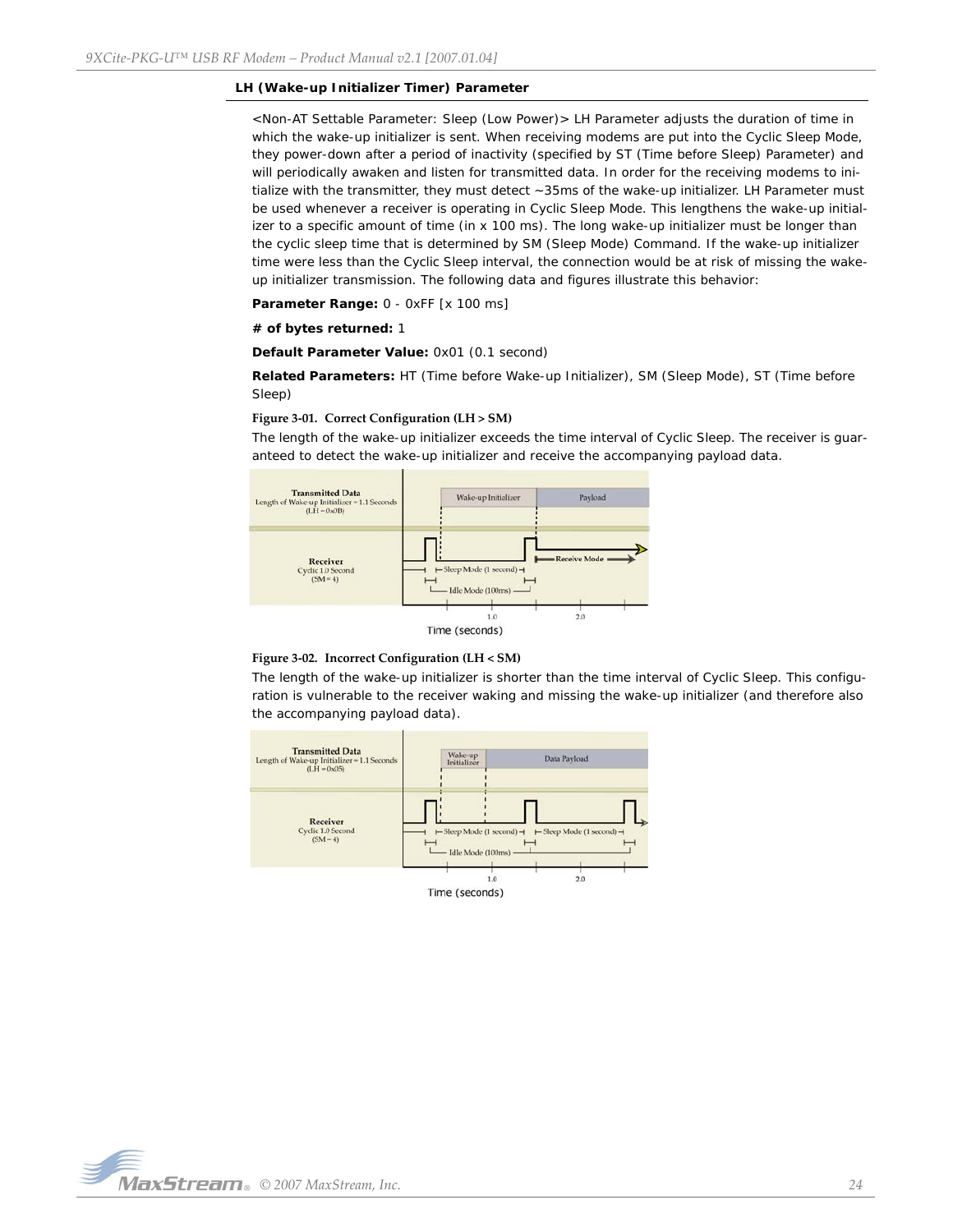#### **MK (Address Mask) Command**

<AT Command: Networking> MK Command is used to set the radio modem address mask. All RF packets contain the Destination Address of the transmitting radio modem. When an RF packet is received, the transmitter's Destination Address is logically "ANDed" (bitwise) with the Address Mask of the receiver. The resulting value must match the Destination Address or the Address Mask of the receiver for the packet to be received and sent out the receiving modem serial port. If the "ANDed" value does not match either the Destination Address or the Address Mask of the receiver, the packet is discarded. (All "0" values are treated as "irrelevant" values and ignored.)

#### **AT Command:** MK

**Parameter Range:** 0 - 0xFFFF

#### **# of bytes returned:** 2

**Default Parameter Value:** 0xFFFF (When set to this value, the Destination Address of the transmitter must exactly match the Destination Address of the receiver.)

**Related Commands:** DT (Destination Address), HP (Channel)

#### **NB (Parity) Parameter**

<Non-AT Settable Parameter: Serial Interfacing> NB Parameter allows parity for the modem to be changed. Parity is an error detection method in which a bit (0 or 1) is added to each group of bits so that it will have either an odd number of 1's or an even number of 1's. For example, if parity is odd, then any group of bits that arrives with an even number of 1's must contain an error.

| Parameter Ranges: 0 - 4 |               |                                                  |
|-------------------------|---------------|--------------------------------------------------|
|                         | Parameter     | Configuration                                    |
|                         | O             | 8-bit (no parity) or 7-<br>bit (with any parity) |
|                         |               | 8-bit even parity                                |
|                         | $\mathcal{P}$ | 8-bit odd parity                                 |
|                         | 3             | 8-bit mark parity                                |
|                         | 4             | 8-bit space parity                               |
|                         |               |                                                  |

Default Parameter Value: 0

Number of bytes returned: 1

## **PW (Pin Wake-up) Parameter**

<Non-AT Settable Parameter: Sleep (Low Power)> Under normal operation, a radio modem in Cyclic Sleep Mode cycles from an active state to a low-power state at regular intervals until data is ready to be received. If PW Parameter is set to 1, the SLEEP Pin (Pin 2 of the embedded OEM RF Module) can be used to awaken the modem from Cyclic Sleep. If the SLEEP Pin is de-asserted (low), the radio modem will be fully operational

| Parameter Ranges: 0 - 1    |           |               |
|----------------------------|-----------|---------------|
|                            | Parameter | Configuration |
|                            |           | disabled      |
| enabled                    |           |               |
| Default Parameter Value: 0 |           |               |

Number of bytes returned: 1

and will not go into Cyclic Sleep. Once SLEEP is asserted, the radio modem will remain active for the period of time specified by ST (Time before Sleep) Command, and will return to Cyclic Sleep Mode (if no data is ready to be transmitted). PW Command is only valid if Cyclic Sleep has been enabled using SM Command.

#### **RE (Restore Defaults) Command**

<AT Command: AT Command Options> RE Command restores all AT-settable parameters to factory default settings. However, RE Command will not write the default values to non-volatile memory. Unless the WR (Write) Command is issued after the RE Command, the default settings will not be saved in the event of radio modem reset or power-down.

#### **AT Command:** RE

**Related Command:** WR (Write)

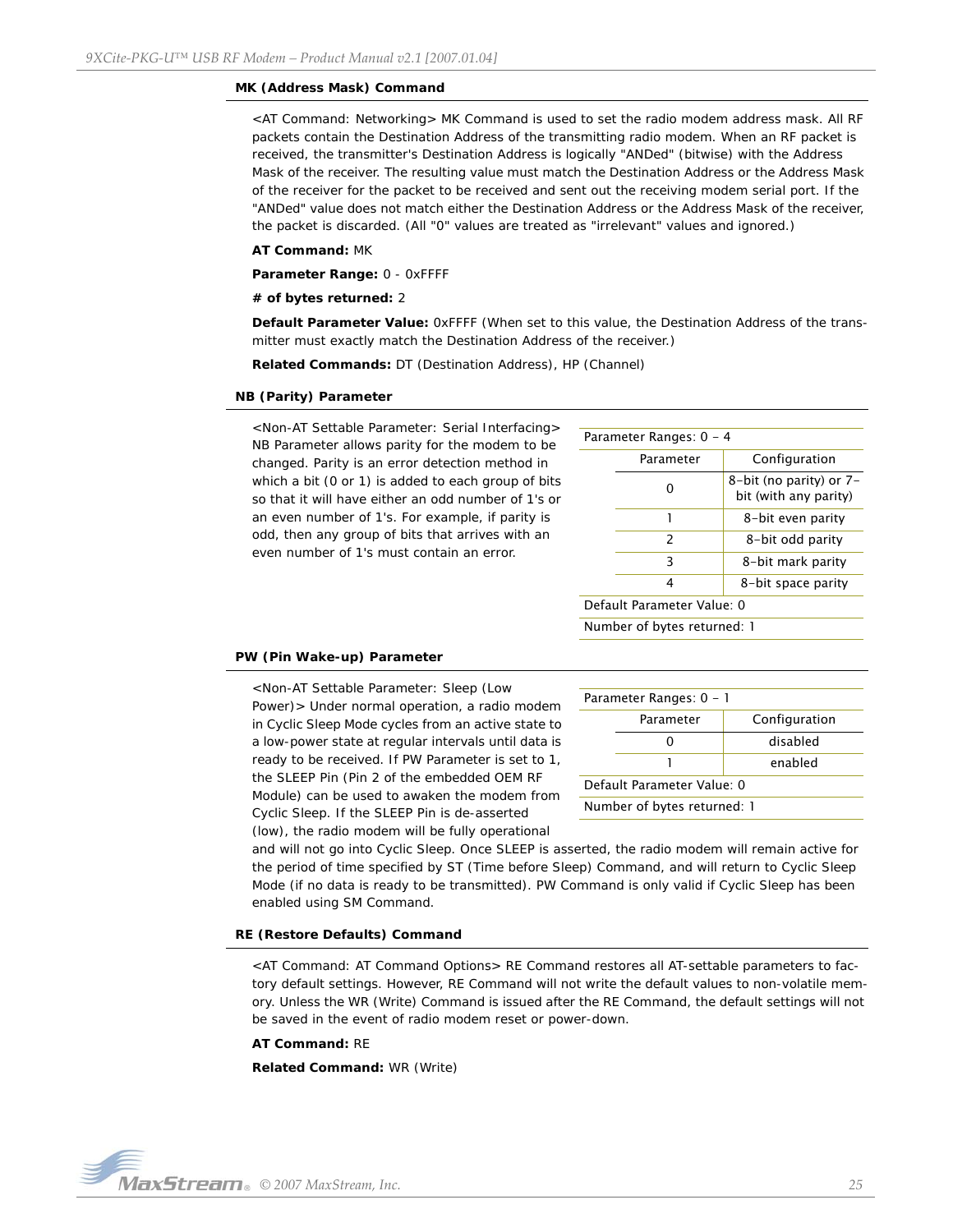### **RT (DI2 Configuration) Parameter**

| <non-at interfacing="" parameter:="" serial="" settable=""><br/>RT Parameter enables RTS Mode.</non-at> | Parameter Ranges: 0 - 1     |           |                            |
|---------------------------------------------------------------------------------------------------------|-----------------------------|-----------|----------------------------|
|                                                                                                         |                             | Parameter | Configuration              |
|                                                                                                         |                             | 0         | disabled                   |
|                                                                                                         |                             |           | Enables RTS<br>Handshaking |
|                                                                                                         | Default Parameter Value: 0  |           |                            |
|                                                                                                         | Number of bytes returned: 1 |           |                            |
|                                                                                                         |                             |           |                            |

## **SB (Stop Bits) Parameter**

| <non-at interfacing="" parameter:="" serial="" settable=""><br/>SB Parameter allows the user set the number of<br/>stop bits used in data transmission.</non-at> | Parameter Ranges: 0 - 1    |                             |               |
|------------------------------------------------------------------------------------------------------------------------------------------------------------------|----------------------------|-----------------------------|---------------|
|                                                                                                                                                                  |                            | Parameter                   | Configuration |
|                                                                                                                                                                  |                            | 0                           | I stop bit    |
|                                                                                                                                                                  |                            |                             | 2 stop bits   |
|                                                                                                                                                                  | Default Parameter Value: 0 |                             |               |
|                                                                                                                                                                  |                            | Number of bytes returned: 1 |               |

#### **SH (Serial Number High) Command**

<AT Command: Diagnostic> SH Command reads and returns the RF modem serial number high word.

**AT Command:** SH

**Parameter Range:** 0 - 0xFFFF [Read-only]

**# of bytes returned:** 2

**Related Command**: SL (Serial Number Low)

#### **SL (Serial Number Low) Command**

<AT Command: AT Command Options> SL Command reads and reports the RF modem serial number low word.

**AT Command:** SL

**Parameter Range:** 0 - 0xFFFF [Read-only]

**# of bytes returned:** 2

**Related Command**: SH (Serial Number High)

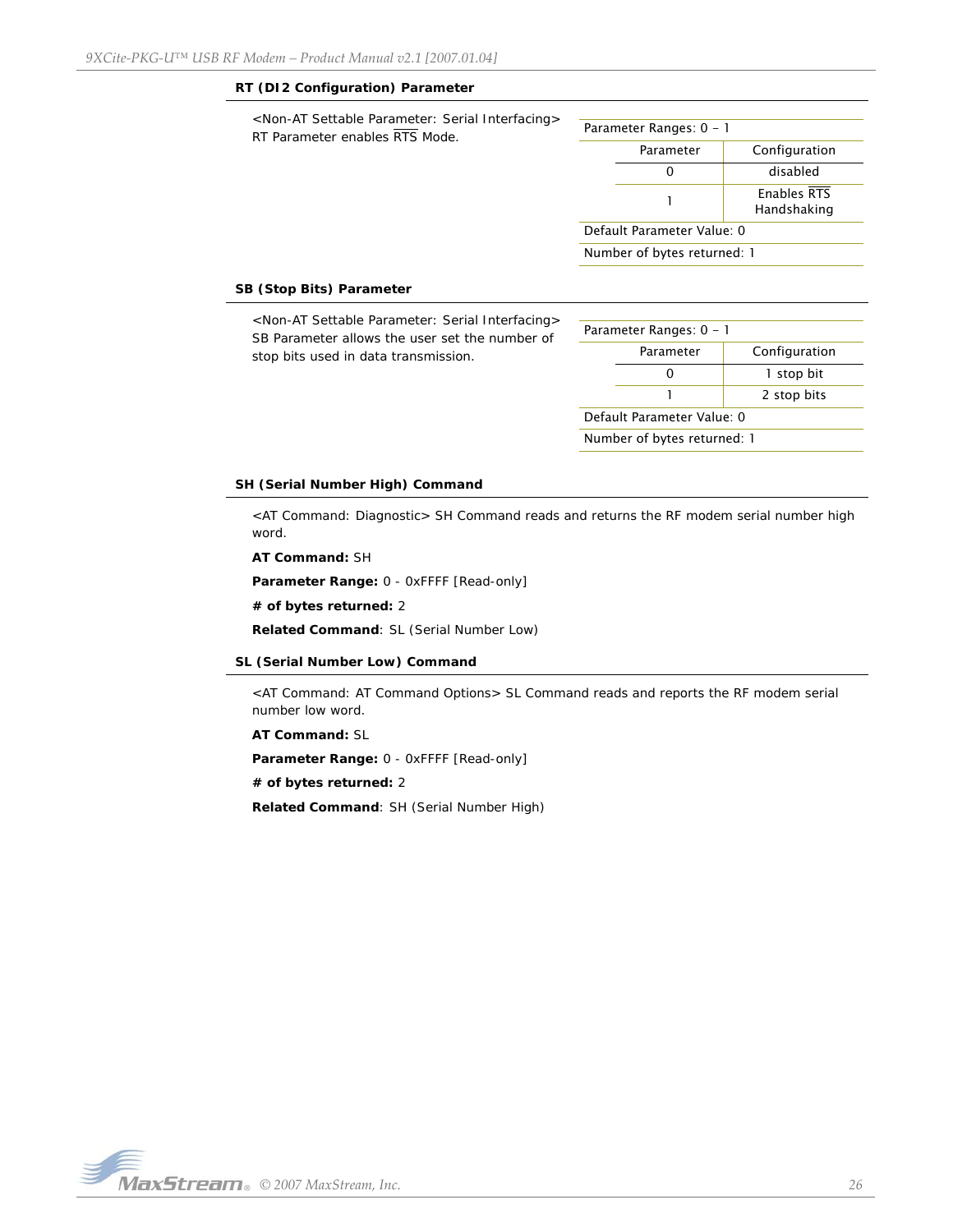#### **SM (Sleep Mode) Parameter**

<Non-AT Settable Parameter: Sleep Mode (Low Power)> SM Parameter is used to adjust Sleep Mode settings. By default, Sleep Mode is disabled and the radio modem remains continually active. SM Parameter allows the radio modem to run in a lower-power state and be configured in one of eight settings.

Cyclic Sleep settings wake the radio modem after the amount of time designated by SM Command. If the radio modem detects a wake-up initializer during the time it is awake, it will synchronize with the transmitting radio modem and start receiving data after the wake-up initializer runs its duration. Otherwise, it returns to Sleep Mode and continue to cycle in and out of sleep until the wake-up initializer is detected. If a Cyclic Sleep setting is chosen, the ST, LH and HT parameters

| Parameter Ranges: 0 - 8     |               |                     |  |
|-----------------------------|---------------|---------------------|--|
|                             | Parameter     | Configuration       |  |
|                             | ი             | No Sleep            |  |
|                             | 1             | Pin Sleep           |  |
|                             | $\mathcal{P}$ | Serial Port Sleep   |  |
|                             | 3             | Cyclic 0.5 seconds  |  |
|                             | 4             | Cyclic 1.0 seconds  |  |
|                             | 5             | Cyclic 2.0 seconds  |  |
|                             | 6             | Cyclic 4.0 seconds  |  |
|                             | 7             | Cyclic 8.0 seconds  |  |
|                             | 8             | Cyclic 16.0 seconds |  |
| Default Parameter Value: 0  |               |                     |  |
| Number of bytes returned: 1 |               |                     |  |

must also be set as described in the "Sleep Mode" section of this manual.

## **ST (Time before Sleep) Parameter**

<Non-AT Settable Parameter: Sleep Mode (Low Power)> ST Parameter sets the period of time (in tenths of seconds) in which the radio modem remains inactive before entering into Sleep Mode. For example, if the ST Parameter is set to 0x64 ("100" decimal), the radio modem will enter into Sleep Mode after 10 seconds of inactivity (no transmitting or receiving). This command can only be used if either Cyclic Sleep or Serial Port Sleep Mode settings have been selected using SM (Sleep Mode) Parameter.

Parameter Range: 0x10 - 0xFFFF [x 100 ms]

#### **# of bytes returned:** 2

**Default Parameter Value:** 0x64 ("100" decimal)

**Related Parameters:** SM (Sleep Mode), LH (Wake-up Initializer Timer), HT (Time before Wakeup Initializer)

#### **VR (Firmware Version) Command**

<AT Command: AT Command Options> Reads and returns the currently loaded firmware version of the XCite Radio Modem.

**AT Command:** VR

**Parameter Range:** 0 - 0xFFFF [Read-only]

**# of bytes returned:** 2

#### **WR (Write) Command**

<AT Command: (Special)> WR Command writes all configurable parameters to non-volatile memory. Using WR Command saves parameters to the radio modem's persistent memory. (This means that the parameters remain in the radio modem's memory until explicitly overwritten by future uses of WR Command.)

**AT Command:** WR

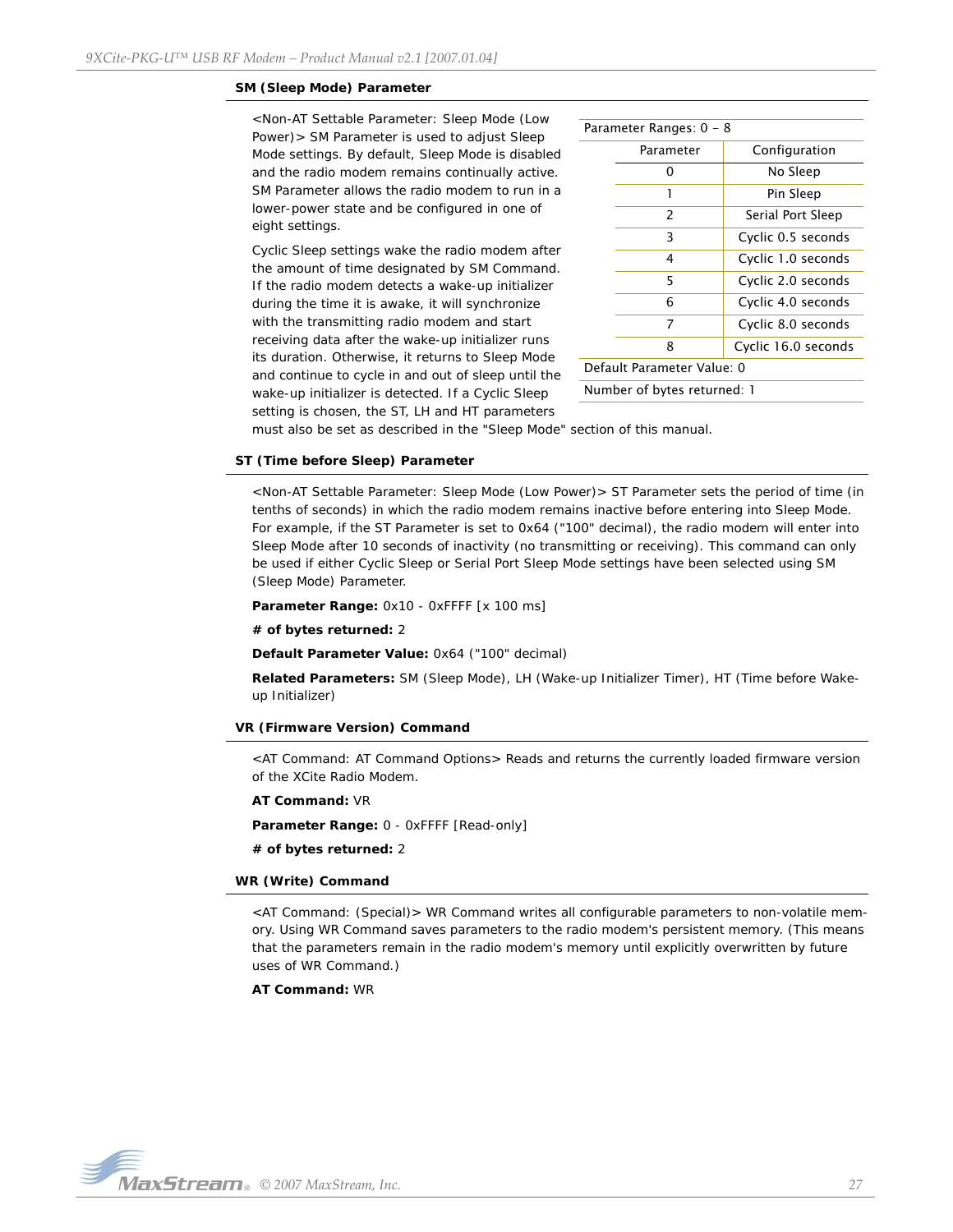# <span id="page-27-0"></span>**4. Advanced Networking**

# <span id="page-27-1"></span>**4.1. Addressing**

The XCite Radio Modems utilize three layers of addressing to communicate between radio modems. The network layers are depicted below. Only radio modems with the matching addresses are able to communicate. The main layers of XCite Networking and Addressing are:

- Vendor Identification Number (ATID)
- Channel (ATHP)
- Destination Address (ATDT)

**Figure 4‐01. Addressing layers contained in the RF packet header**



Each network layer provides a separate layer of filtration. The Vendor Identification Number (VID) provides the first layer of filtration through the ID (Modem ID) Parameter. If the incoming RF data carries a matching VID number, the data continues through to the subsequent Channel and Destination Address layers. The Destination Address is the last network layer and provides the most granular form of filtration. If at any point during the incoming RF data flow the numbers in question do not match, the data is discarded.

XCite Modules and RF Modems are built around a peer-to-peer protocol that inherently supports a multidrop type network (similar to RS-485). In their default state, any XCite radio modem will communicate with any other XCite radio modem in its default state.

### <span id="page-27-2"></span>**4.1.1. Vendor Identification Number (ATID)**

The bottom half of the ID (Vendor Identification Number) Parameter range is user-settable. The upper half of the range is factory-set and read-only. The value of the ID Command is called the Vendor Identification Number (VID). A unique VID is available upon special request. The VID is programmed to the XCite Module at the factory and is stored in the modem's permanent memory. Only modems with matching VIDs can communicate with each other.

VID addressing ensures that radio modems ignore transmissions and receptions of XCite Radio Modems having a different VID in the same vicinity. To request a unique VID, contact MaxStream to obtain the VID Request Form.

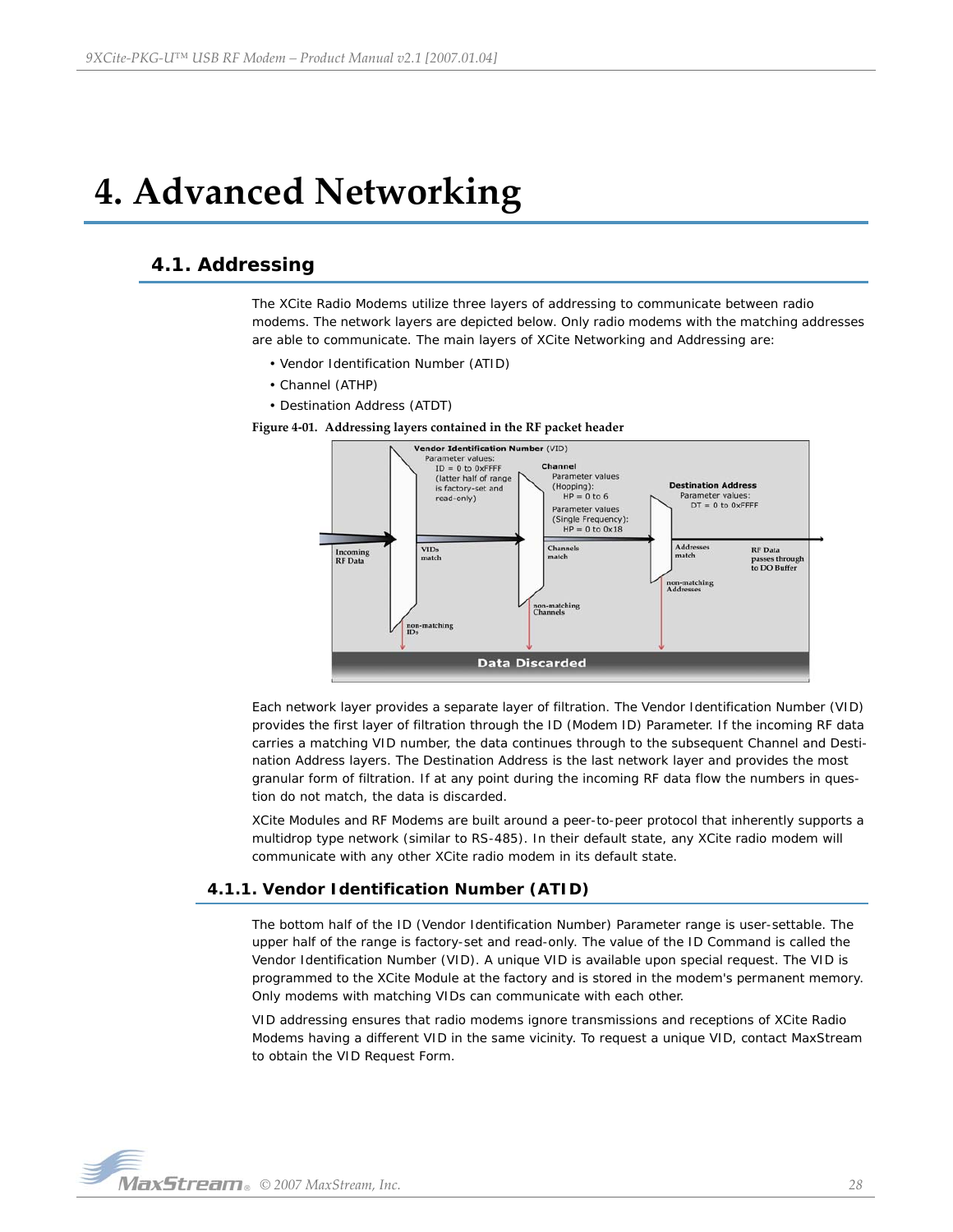## <span id="page-28-0"></span>**4.1.2. Channel (ATHP)**

Channels provide a network layer from which channels can be used for isolation. HP (Channel) Parameter is used to define channel values.

Hopping Channel Mode: HP Parameter value range is 0 through 6

Single Frequency Channel Mode: HP range is 0 through 0x18 (decimal range: 0 - 24)

In "Hopping Channel Mode", each channel utilizes a different pseudo-random hopping sequence to navigate through shared hopping channels. In the event that two modems from different networks collide on a channel, the two modems will jump to separate channels on the next hop. Multiple modem pairs can operate in the same vicinity with minimal interference from each other.

## <span id="page-28-1"></span>**4.1.3. Destination Address (ATDT) and Address Mask (ATMK)**

XCite Destination Addresses and Masks provide the means to set up global or local addresses for establishing modem groups, subnets, etc. The Destination Address network layer provides for more granular isolation of radio modems. The XCite Destination Addresses and Masks can be used to:

• Set up point-to-point and point-to-multipoint network configurations

• Provide greater flexibility in establishing modem groups, subnets, etc.

Each radio modem in a network can be configured with a 16-bit Destination Address to establish selective communications within a network. This address is set to one of 65535 values using DT (Destination Address) Command. The default Destination Address is 0.

All radio modems with the same Destination Address can transmit and receive data among themselves. Radio modems having different Destination Addresses still detect and listen to the data (in order to maintain network synchronization); however, the data is discarded data rather than passing on through the DO pin.

#### **Packet-based Radio Modems**

XCite Radio Modems are packet based. This means all data shifted into one modem is packetized and sent out the antenna port. Because XCite modems use a peer-to-peer architecture, all modems on the same channel (ATHP) will receive the packet and decide whether to pass it to the host or to throw it away. Each transmitted packet contains information about the transmitting modem.

Any modem that receives a packet will check the address values and decide what to do with the packet. The options are as follows:

- Receive the packet as a global packet
- Receive the packet as a local packet
- Discard the packet

#### **Address Mask**

The mask parameter can be used to allow a base modem to receive data from a range of addresses. It may also be used to configure "subnets" of modems that communicate in a group together.

Refer to the "Bit-wise AND Truth" table for the Pseudo 'C' Code that qualifies the Destination Addresses and address masks.

The Pseudo Code uses the bit-wise "AND" operation, "&". This operation is performed bit by bit on each of the 16 bits in the TXDT, RXDT and RXMK parameters.

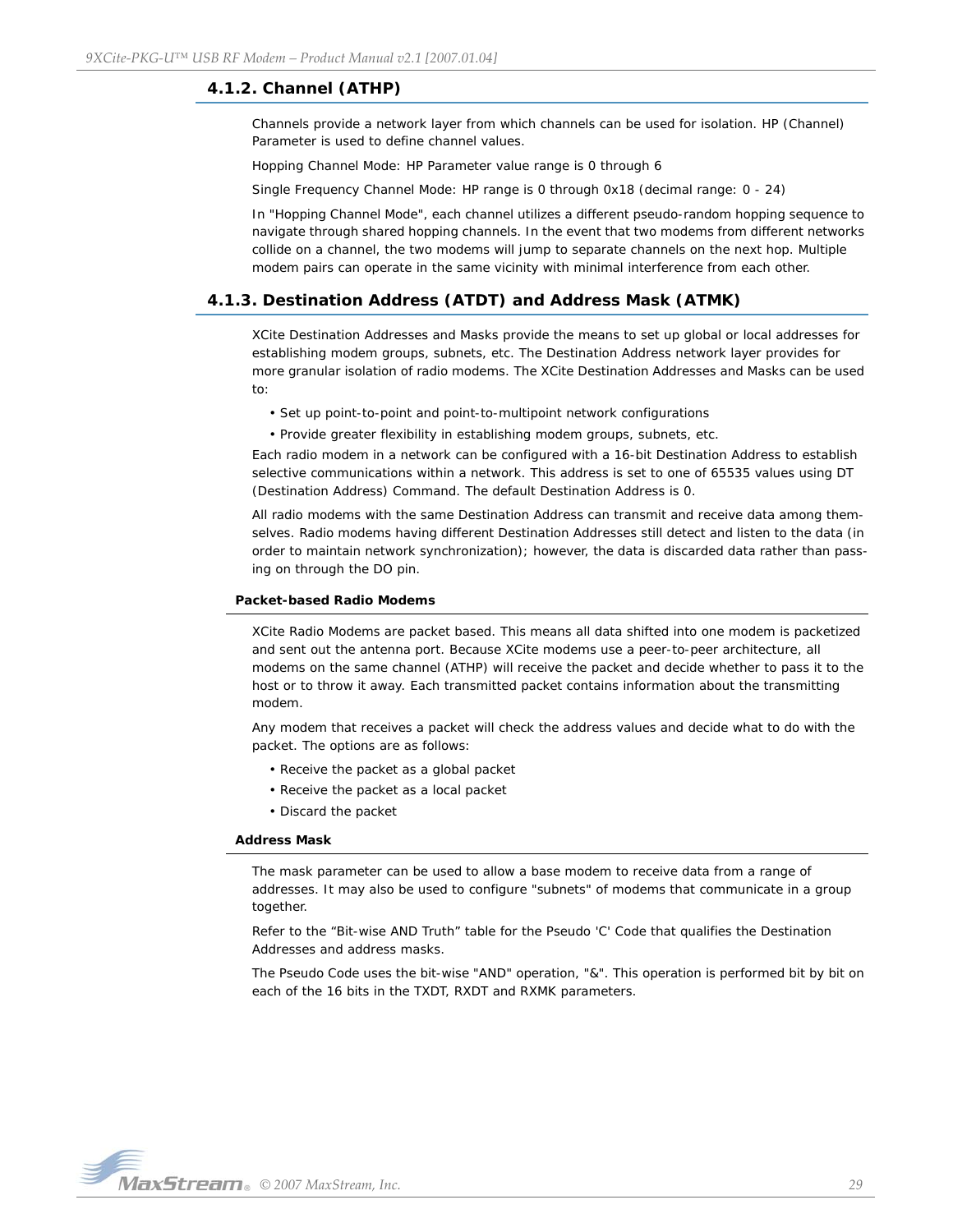|  | Table 4-01. Bit-wise AND Truth |
|--|--------------------------------|
|--|--------------------------------|

| Bit-wise AND Operation ("&") |             |            |  |
|------------------------------|-------------|------------|--|
| Operand 1                    | & Operand 2 | $=$ Result |  |
|                              |             |            |  |
|                              |             |            |  |
|                              |             |            |  |
|                              |             |            |  |

For example:Hexadecimal: 0x03 & 0x09 = 0x01

The Address Mask can be used as an additional method of facilitating communications between modems. The Address Mask can be set to one of 65535 possible values using MK (Address Mask) Command. The default value of the MK Parameter is 0xFFFF.

All transmitted data packets contain the Destination Address of the transmitting modem. When a transmitted packet is received by a modem, the Destination Address of the transmitter (contained in the packet) is logically "ANDed" (bitwise) with the Address Mask of the Receiver. If the resulting value matches the Destination Address of the Receiver, or if it matches the Receiver Address Mask, the packet is accepted. Otherwise, the packet is discarded.

Note:When performing this comparison, any "0" values in the Receiver Address Mask are treated as irrelevant and are ignored.

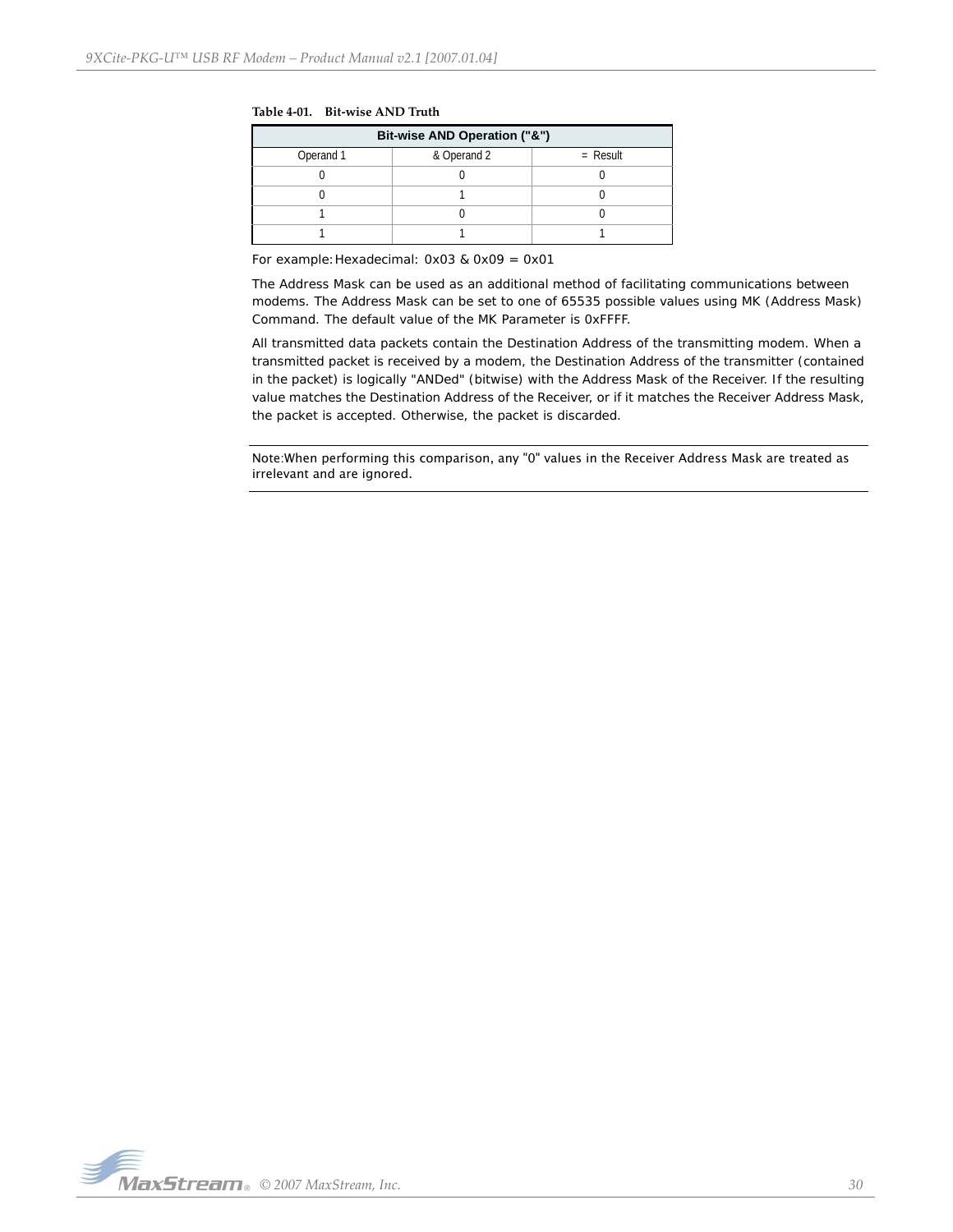# <span id="page-30-0"></span>**Appendix A: Agency Certifications**

# <span id="page-30-1"></span>**FCC (United States) Certification**

The XCite USB RF Modem complies with Part 15 of the FCC rules and regulations. Compliance with the labeling requirements, FCC notices and antenna usage guidelines is required.

In order to operate under MaxStream's FCC Certification, OEMs/integrators must comply with the following regulations:

- 1. The OEM/integrator must ensure that the text provided with this device [Figure A-01] is placed on the outside of the final product and within the final product operation manual.
- 2. The XCite USB RF Modem may only be used with antennas that have been tested and approved for use with this modem [refer to 'FCC-approved Antennas' section].

## <span id="page-30-2"></span>**Labeling Requirements**



WARNING: The Original Equipment Manufacturer (OEM) must ensure that FCC labeling requirements are met. This includes a clearly visible label on the outside of the final product enclosure that displays the text shown in the figure below.

#### **Figure A‐01. Required FCC Label for OEM products containing the XCite USB RF Modem**

#### Contains FCC ID: OUR-9XCITE

The enclosed device complies with Part 15 of the FCC Rules. Operation is subject to the following two conditions: (*i.*) this device may not cause harmful interference and (*ii.*) this device must accept any interference received, including interference that may cause undesired operation.

## <span id="page-30-3"></span>**FCC Notices**

**IMPORTANT:** The XCite USB RF Modem has been certified by the FCC for use with other products without any further certification (as per FCC section 2.1091). Modifications not expressly approved by MaxStream could void the user's authority to operate the equipment.

**IMPORTANT:** OEMs must test final product to comply with unintentional radiators (FCC section 15.107 & 15.109) before declaring compliance of their final product to Part 15 of the FCC Rules.

**IMPORTANT:** The RF modem has been certified for remote and base radio applications. If the modem will be used for portable applications, the device must undergo SAR testing.

This equipment has been tested and found to comply with the limits for a Class B digital device, pursuant to Part 15 of the FCC Rules. These limits are designed to provide reasonable protection against harmful interference in a residential installation. This equipment generates, uses and can radiate radio frequency energy and, if not installed and used in accordance with the instructions, may cause harmful interference to radio communications. However, there is no guarantee that interference will not occur in a particular installation.

If this equipment does cause harmful interference to radio or television reception, which can be determined by turning the equipment off and on, the user is encouraged to try to correct the interference by one or more of the following measures: Re-orient or relocate the receiving antenna, Increase the separation between the equipment and receiver, Connect equipment and receiver to outlets on different circuits, or Consult the dealer or an experienced radio/TV technician for help.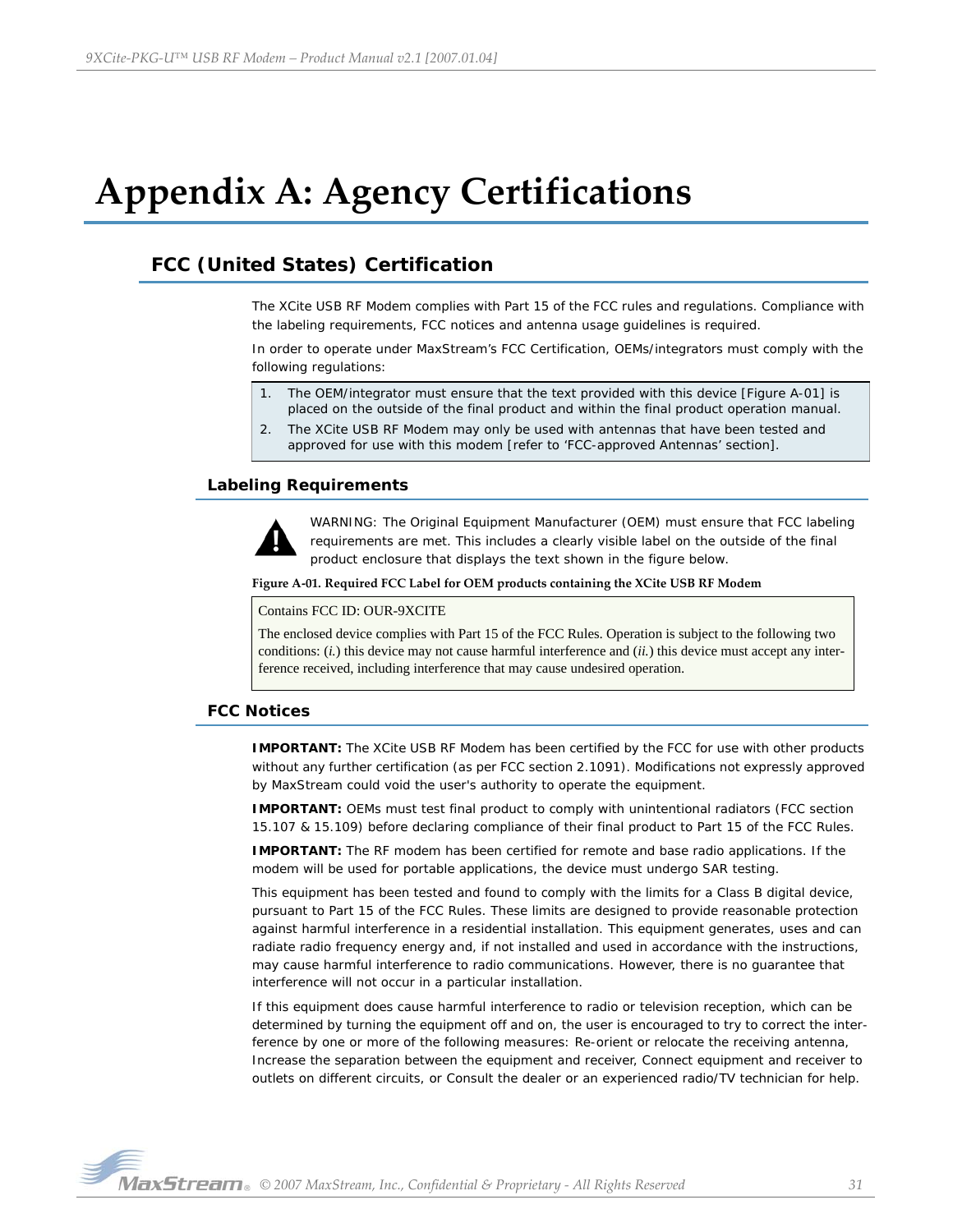## <span id="page-31-0"></span>**Limited Modular Approval**

Power output is conducted at the antenna terminal and can be adjusted from 1 mill-watt to 1 Watt at the OEM level. This is an RF modem approved for Limited Modular use operating as a mobile transmitting device with respect to section 2.1091 and is limited to OEM installation for Mobile and Fixed applications only. During final installation, end-users are prohibited from access to any programming parameters. Professional installation adjustment is required for setting module power and antenna gain to meet EIRP compliance for high gain antenna(s).

Final antenna installation and operating configurations of this transmitter including antenna gain and cable loss must not exceed the EIRP of the configuration used for calculating MPE. Grantee (MaxStream) must coordinate with OEM integrators to ensure the end-users and installers of products operating with the modem are provided with operating instructions to satisfy RF exposure requirements.

The FCC grant is valid only when the device is sold to OEM integrators. Integrators are instructed to ensure the end-user has no manual instructions to remove, adjust or install the device.

## <span id="page-31-1"></span>**FCC-approved Antennas**



WARNING: This device has been tested with Reverse Polarity SMA connectors with the antennas listed in the tables of this section. When integrated into OEM products, fixed antennas require installation preventing end-users from replacing them with nonapproved antennas. Antennas not listed in the tables must be tested to comply with FCC Section 15.203 (unique antenna connectors) and Section 15.247 (emissions).

#### **Fixed Base Station and Mobile Applications**

MaxStream RF Modems are pre-FCC approved for use in fixed base station and mobile applications. When the antenna is mounted at least 20cm (8") from nearby persons, the application is considered a mobile application.

#### **Portable Applications and SAR Testing**

When the antenna is mounted closer than 20cm to nearby persons, then the application is considered "portable" and requires an additional test be performed on the final product. This test is called Specific Absorption Rate (SAR) testing and measures the emissions from the modem and how they affect the person.

#### **RF Exposure**

This statement must be included as a CAUTION statement in OEM product manuals.



WARNING: This equipment is approved only for mobile and base station transmitting devices. Antenna(s) used for this transmitter must be installed to provide a separation distance of at least 30 cm from all persons and must not be co-located or operating in conjunction with any other antenna or transmitter.

NOTE: The separation distance indicated in the above is 30 cm, but any distance greater than or equal to 23 cm can be used (per MPE evaluation).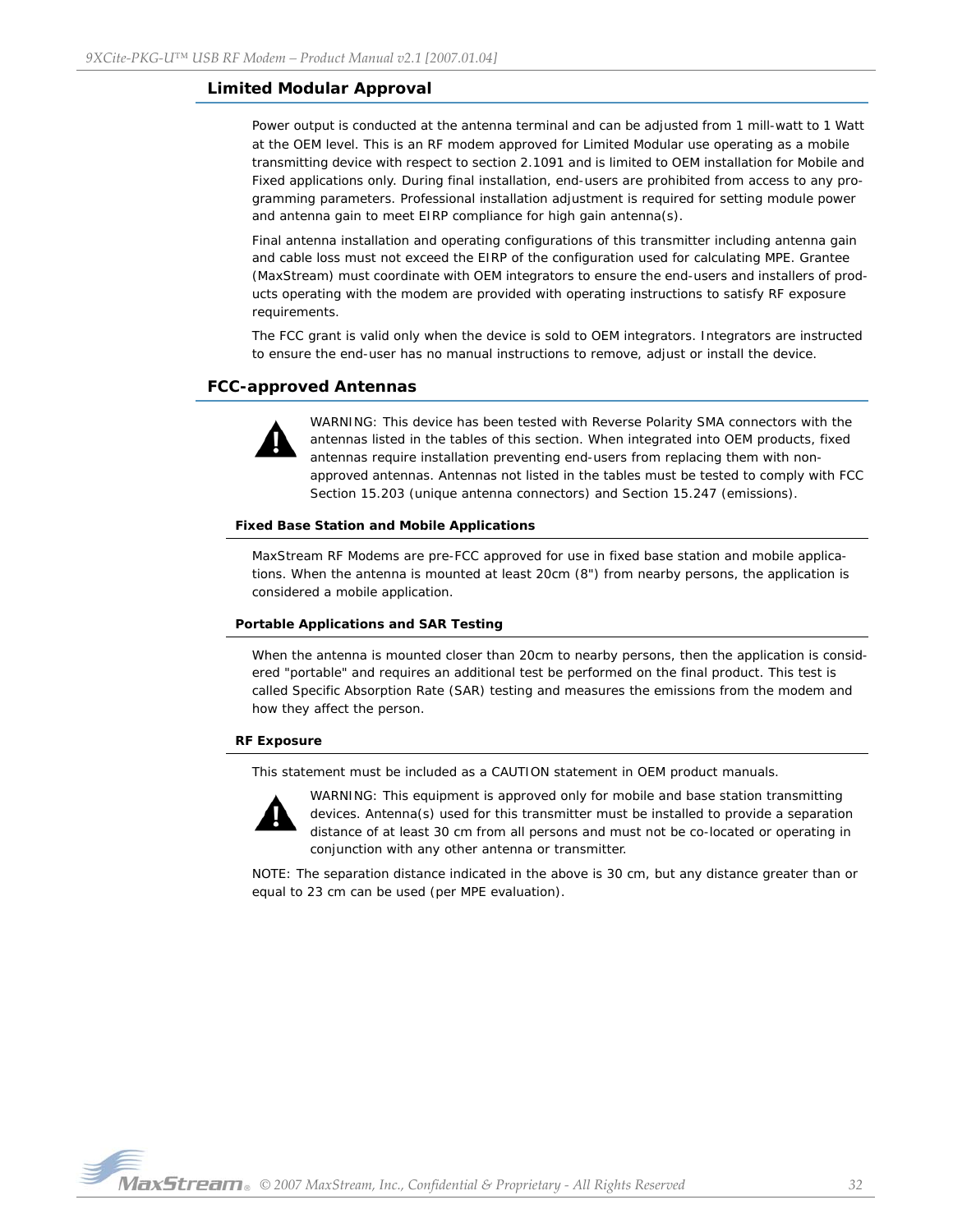| <b>Part Number</b> | <b>Type</b>                      | Gain         | <b>Application</b> |
|--------------------|----------------------------------|--------------|--------------------|
| $\star$            | Yagi                             | 6.2dBi       | Fixed/Mobile **    |
| $\star$            | Yaqi                             | 7.2dBi       | Fixed/Mobile **    |
| A09-Y8             | Yagi                             | 8.2dBi       | Fixed/Mobile **    |
|                    | Yagi                             | 9.2dBi       | Fixed/Mobile **    |
|                    | Yagi                             | 10.2dBi      | Fixed/Mobile **    |
| A09-Y11            | Yagi                             | 11.2dBi      | Fixed/Mobile **    |
|                    | Yagi                             | 12.2dBi      | Fixed/Mobile **    |
|                    | Yagi                             | 13.2dBi      | Fixed/Mobile **    |
|                    | Yagi                             | 14.2dBi      | Fixed/Mobile **    |
| A09-Y15            | Yagi                             | 15.2dBi      | Fixed/Mobile **    |
| A09-F2             | Omni Direct                      | 2.2dBi       | Fixed **           |
| A09-F5             | Omni Direct                      | 5.2dBi       | Fixed **           |
| A09-F8             | Omni Direct                      | 8.2dBi       | Fixed **           |
| $\star$            | Omni Direct                      | 9.2dBi       | Fixed **           |
| $\star$            | Omni Direct                      | 7.2dBi       | Fixed **           |
| A09-M7             | Omni Direct                      | 7.2dBi       | Fixed **           |
| A09-H              | 1/2 wave antenna                 | $2.1$ d $Bi$ | Fixed/Mobile **    |
| A09-HBMM-P5I       | 1/2 wave antenna                 | 2.1dBi       | Fixed/Mobile **    |
| A09-QBMM-P5I       | 1/4 wave antenna                 | $1.9$ dBi    | Fixed/Mobile **    |
| $\star$            | 1/4 wave integrated wire antenna | 1.9 dBi      | Fixed/Mobile **    |

#### **Antenna Options (1-watt transmit power output or lower)**

**Table A-01. Antennas approved for use with the 9XCite (900 MHz) OEM RF Module**

\* FCC‐approved antennas not inventoried by MaxStream ‐ Contact MaxStream for more information.

\*\* Can be approved for portable applications if integrator gains approval through SAR testing

Over 100 additional antennas that have been tested and are approved for use with MaxStream 900 MHz Radio Modems (including "Mag Mount", "Dome", "Multi-path" and "Panel" antennas).

Because of the large number of approved antennas, MaxStream requests that you send specific information about an antenna you would like to use with the modem and MaxStream will evaluate whether the antenna is covered under our FCC filing.

Contact MaxStream (801) 765-9885 for more information.

# <span id="page-32-1"></span><span id="page-32-0"></span>**IC (Industry Canada) Certification**

### **Labeling Requirements**

Labeling requirements for Industry Canada are similar to those of the FCC. A clearly visible label on the outside of the final product enclosure must display the following text:

#### **Contains Model 9XCite Radio (900 MHz), IC: 4214A-9XCITE**

Integrator is responsible for its product to comply with IC ICES-003 & FCC Part 15, Sub. B - Unintentional Radiators. ICES-003 is the same as FCC Part 15 Sub. B and Industry Canada accepts FCC test report or CISPR 22 test report for compliance with ICES-003.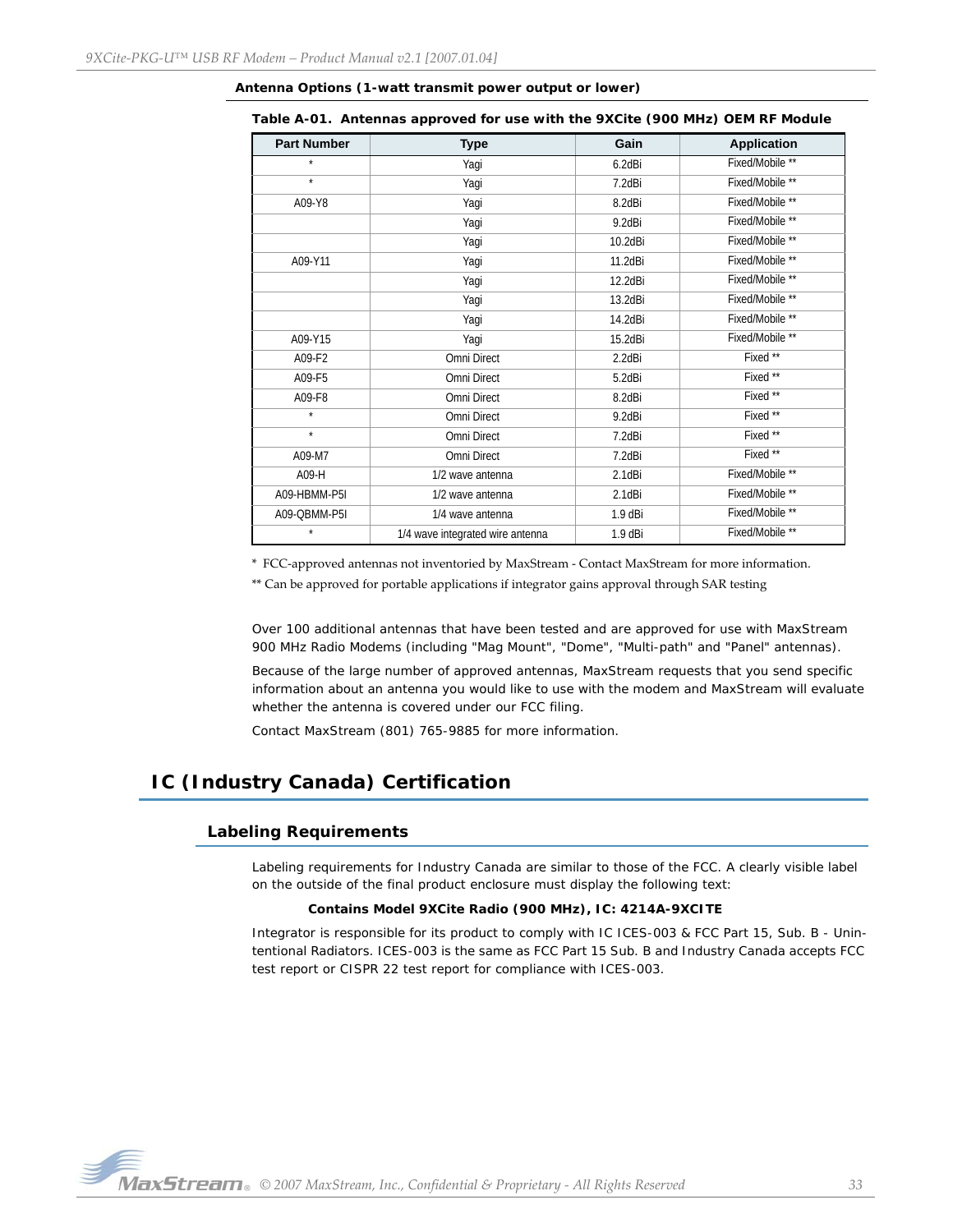# <span id="page-33-0"></span>**Appendix B: Additional Information**

# <span id="page-33-1"></span>**1-Year Warranty**

XCite RF Modems from MaxStream, Inc. (the "Product") are warranted against defects in materials and workmanship under normal use, for a period of 1-year from the date of purchase. In the event of a product failure due to materials or workmanship, MaxStream will repair or replace the defective product. For warranty service, return the defective product to MaxStream, shipping prepaid, for prompt repair or replacement.

The foregoing sets forth the full extent of MaxStream's warranties regarding the Product. Repair or replacement at MaxStream's option is the exclusive remedy. THIS WARRANTY IS GIVEN IN LIEU OF ALL OTHER WARRANTIES, EXPRESS OR IMPLIED, AND MAXSTREAM SPECIFICALLY DISCLAIMS ALL WARRANTIES OF MERCHANTABILITY OR FITNESS FOR A PARTICULAR PURPOSE. IN NO EVENT SHALL MAXSTREAM, ITS SUPPLIERS OR LICENSORS BE LIABLE FOR DAMAGES IN EXCESS OF THE PURCHASE PRICE OF THE PRODUCT, FOR ANY LOSS OF USE, LOSS OF TIME, INCONVENIENCE, COMMERCIAL LOSS, LOST PROFITS OR SAVINGS, OR OTHER INCIDENTAL, SPECIAL OR CONSE-QUENTIAL DAMAGES ARISING OUT OF THE USE OR INABILITY TO USE THE PRODUCT, TO THE FULL EXTENT SUCH MAY BE DISCLAIMED BY LAW. SOME STATES DO NOT ALLOW THE EXCLUSION OR LIMITATION OF INCIDENTAL OR CONSEQUENTIAL DAMAGES. THEREFORE, THE FOREGOING EXCLUSIONS MAY NOT APPLY IN ALL CASES. This warranty provides specific legal rights. Other rights which vary from state to state may also apply.

# <span id="page-33-2"></span>**Ordering Information**

**Figure B‐01. Divisions of the XCite RF Modem Part Numbers 3 4 5 6 1 2 Interface 5**  $R = RS-232, RS-485/422$ <br>U = USB  $U = USB$ <br>E = Ether Ethernet Telephone **Operating Temperature 4** PKC = Commercial: 0 to 70 $^{\circ}$  C<br>PKI = Industrial: -40 to 85 $^{\circ}$  C PKI = Industrial: -40 to 85° C. Embedded RF Module is Conformal Coated PKT = Tested Industrial: -40 to 85° C. Embedded RF Module is Conformal Coated & 100% tested **Accessories Package 6** Accessories Package specific to the interface included (blank) indicates accessories package not included **Product Family 1**  $XC = XCite$  $X = XStream$ <br> $XT = XTend$ XTend **Operating Frequency 2**  $09 = 902-928 \text{ MHz}$ <br> $24 = 2.4000 - 2.48$ 2.4000 - 2.4835 GHz (XStream only) H9 = 923 MHz (XStream/XTend only) **Throughput Data Rate 3** 001 = 1200 bps (XStream only) 009 = 9600 bps  $019 = 19200$  bps (XStream only) 038 = 38400 bps (XCite Only) (blank) All XTend RF Modems support 9600 & 115200 bps (software selectable) **Divisions of the MaxStream PKG RF Modem part numbers:**